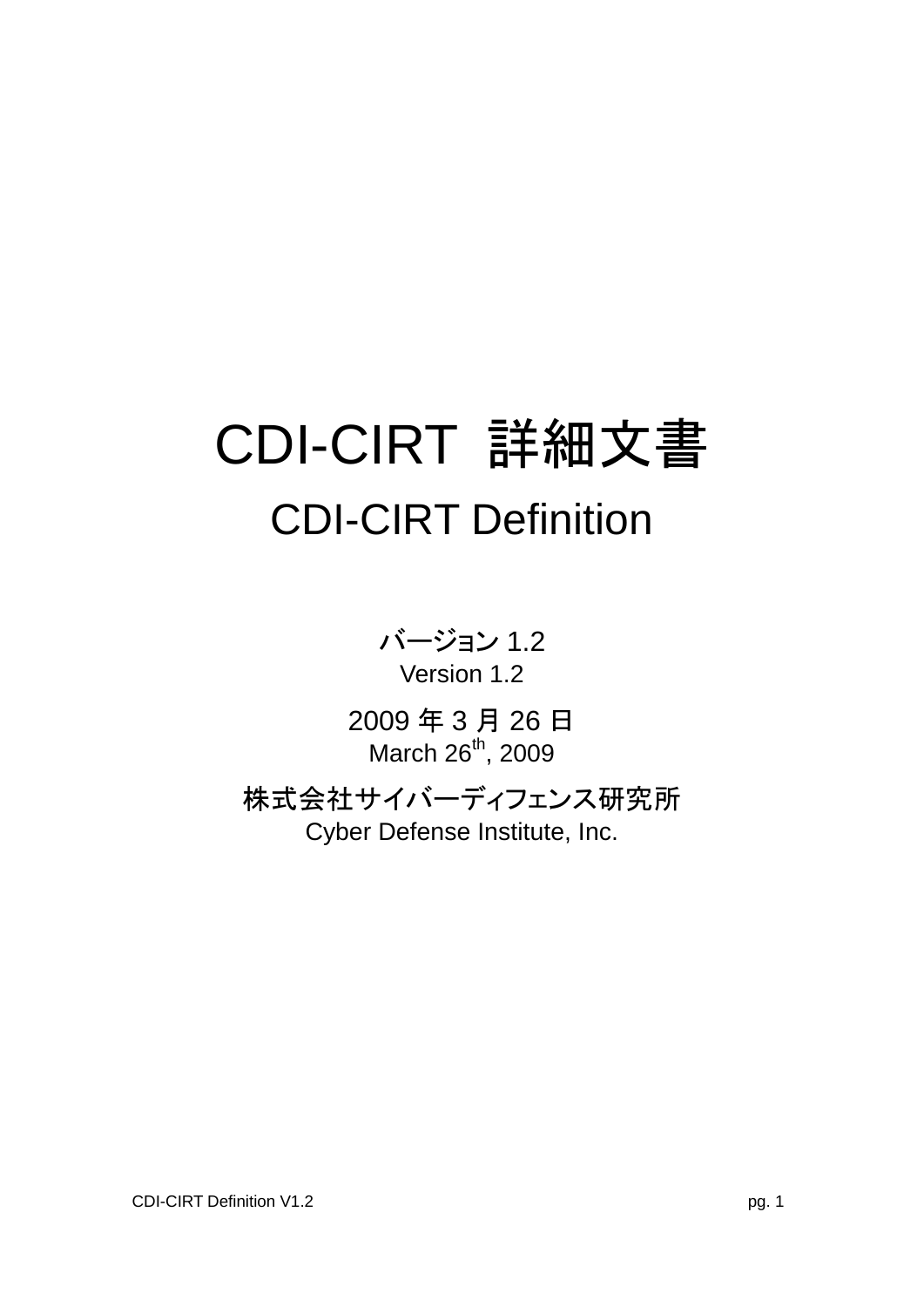## 目次

|  | Agenda |
|--|--------|
|  |        |

| 1.2 修正通知の配布先 Distribution List for Modifications Notifications 3<br>2. 連絡先情報<br>3. 憲章<br>4.1 インシデントタイプとサポートレベル Types of incidents and level of support 8<br>4.2 連携、相互関係、情報開示 Co-operation, Interaction and Disclosure of Information<br>4.3 コミュニケーションと認証 Communication and Authentication  15<br>4.4 親組織の ISMS 認証 ISMS certification of parent organization  15 |  |
|-----------------------------------------------------------------------------------------------------------------------------------------------------------------------------------------------------------------------------------------------------------------------------------------------------------------------------------------------------------------|--|
|                                                                                                                                                                                                                                                                                                                                                                 |  |
|                                                                                                                                                                                                                                                                                                                                                                 |  |
|                                                                                                                                                                                                                                                                                                                                                                 |  |
|                                                                                                                                                                                                                                                                                                                                                                 |  |
|                                                                                                                                                                                                                                                                                                                                                                 |  |
|                                                                                                                                                                                                                                                                                                                                                                 |  |
|                                                                                                                                                                                                                                                                                                                                                                 |  |
|                                                                                                                                                                                                                                                                                                                                                                 |  |
|                                                                                                                                                                                                                                                                                                                                                                 |  |
|                                                                                                                                                                                                                                                                                                                                                                 |  |
|                                                                                                                                                                                                                                                                                                                                                                 |  |
|                                                                                                                                                                                                                                                                                                                                                                 |  |
|                                                                                                                                                                                                                                                                                                                                                                 |  |
|                                                                                                                                                                                                                                                                                                                                                                 |  |
|                                                                                                                                                                                                                                                                                                                                                                 |  |
|                                                                                                                                                                                                                                                                                                                                                                 |  |
|                                                                                                                                                                                                                                                                                                                                                                 |  |
|                                                                                                                                                                                                                                                                                                                                                                 |  |
|                                                                                                                                                                                                                                                                                                                                                                 |  |
|                                                                                                                                                                                                                                                                                                                                                                 |  |
|                                                                                                                                                                                                                                                                                                                                                                 |  |
|                                                                                                                                                                                                                                                                                                                                                                 |  |
|                                                                                                                                                                                                                                                                                                                                                                 |  |
|                                                                                                                                                                                                                                                                                                                                                                 |  |
|                                                                                                                                                                                                                                                                                                                                                                 |  |
| 5.サービス                                                                                                                                                                                                                                                                                                                                                          |  |
| 5.1 事後対応サービス Reactive Services ……………………………………………………………………… 16                                                                                                                                                                                                                                                                                                   |  |
|                                                                                                                                                                                                                                                                                                                                                                 |  |
|                                                                                                                                                                                                                                                                                                                                                                 |  |
|                                                                                                                                                                                                                                                                                                                                                                 |  |
|                                                                                                                                                                                                                                                                                                                                                                 |  |
|                                                                                                                                                                                                                                                                                                                                                                 |  |
|                                                                                                                                                                                                                                                                                                                                                                 |  |
|                                                                                                                                                                                                                                                                                                                                                                 |  |
| 5.2.4 セキュリティツールの構築 Development of Security Tools 20                                                                                                                                                                                                                                                                                                             |  |
| 5.2.5 セキュリティ関連情報の展開 Security Related Information Dissemination  20                                                                                                                                                                                                                                                                                              |  |
| 5.3 セキュリティ品質管理サービス Security Quality Management Services  21                                                                                                                                                                                                                                                                                                     |  |
|                                                                                                                                                                                                                                                                                                                                                                 |  |
|                                                                                                                                                                                                                                                                                                                                                                 |  |
|                                                                                                                                                                                                                                                                                                                                                                 |  |
|                                                                                                                                                                                                                                                                                                                                                                 |  |
|                                                                                                                                                                                                                                                                                                                                                                 |  |
|                                                                                                                                                                                                                                                                                                                                                                 |  |
|                                                                                                                                                                                                                                                                                                                                                                 |  |
| 7. 免責条項                                                                                                                                                                                                                                                                                                                                                         |  |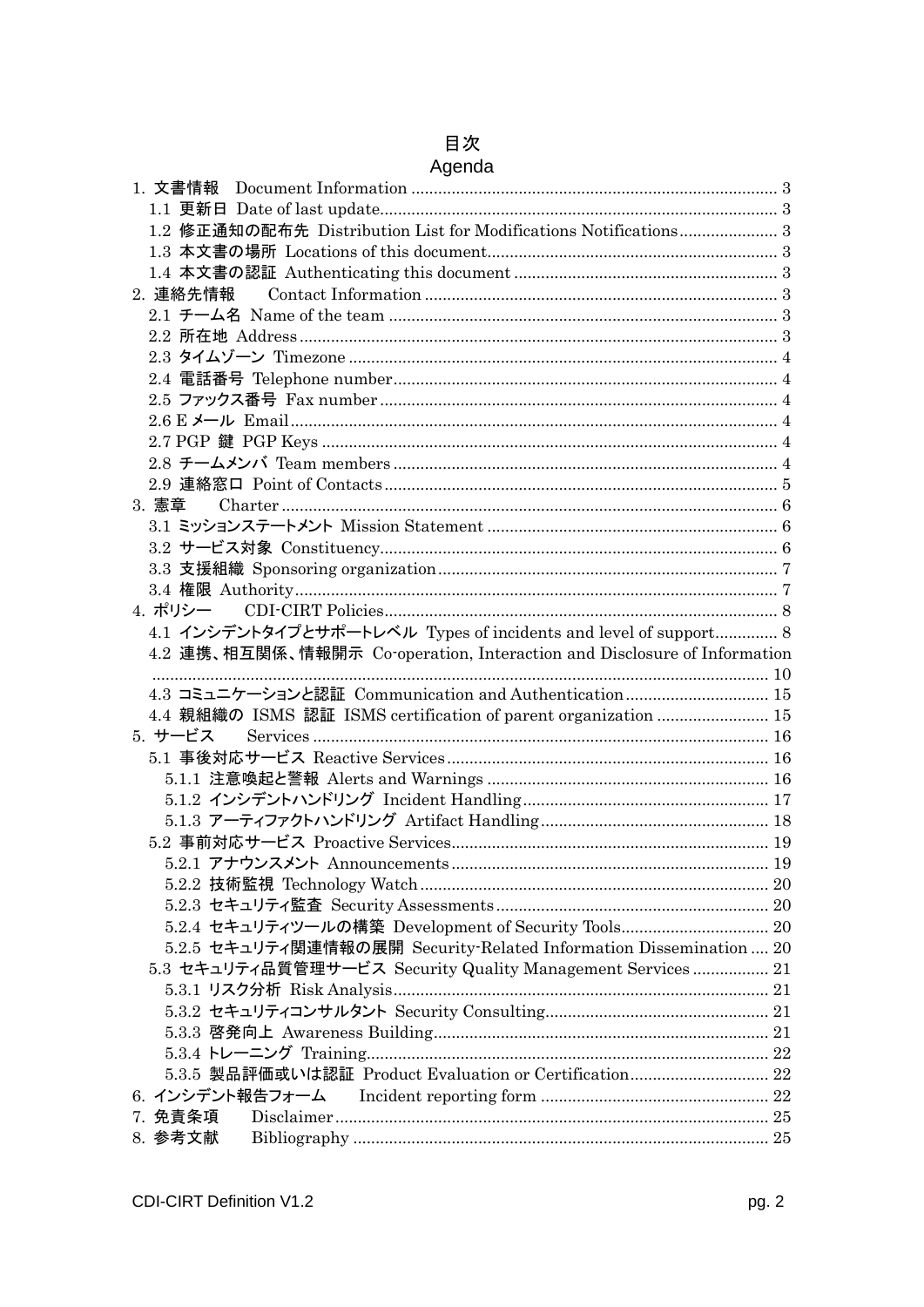## <span id="page-2-0"></span>**1.** 文書情報

## **Document Information**

## <span id="page-2-1"></span>**1.1** 更新日

## **Date of last update**

バージョン 1.2: 2009 年 3 月 26 日更新 Version 1.2, published 2009/03/26.

## <span id="page-2-2"></span>**1.2** 修正通知の配布先

## **Distribution List for Modifications Notifications**

更新のお知らせは、CDI-CIRT のウェブサイト(<http://public.cirt.jp/>) のトップページに提示 される。

Notifications of update are submitted to the top page of CDI-CIRT's web site at [http://public.cirt.jp/.](http://public.cirt.jp/)

## <span id="page-2-3"></span>**1.3** 本文書の場所

## **Locations of this document**

CDI-CIRT 詳細の文書の現バージョンは、CDI-CIRT のウェブサイトで入手可能である。 The current version of this CDI-CIRT Service description document is available from the CDI-CIRT web site:

<http://public.cirt.jp/>

## <span id="page-2-4"></span>**1.4** 本文書の認証

## **Authenticating this document**

この文書の PDF バージョンは、CDI-CIRT の PGP キーでデジタル署名されている。その 署名は、次のウェブサイト上のドキュメントの横に置かれている。 The PDF version of this document has been digitally signed with the CDI-CIRT PGP key. This signature can be found alongside document, on the web site;

<http://public.cirt.jp/>

## <span id="page-2-5"></span>**2.** 連絡先情報  **Contact Information**

## <span id="page-2-6"></span>**2.1** チーム名

**Name of the team**

正式名称: サイバーディフェンス研究所 サイバーインシデントレスポンスチーム Official name: Cyber Defense Institute Cyber Incident Response Team

略称: CDI-CIRT Short name: CDI-CIRT

#### <span id="page-2-7"></span>**2.2** 所在地 **Address**

CDI-CIRT 〒101-0041 東京都千代田区神田須田町 2-2-5 CTN ビル 4 階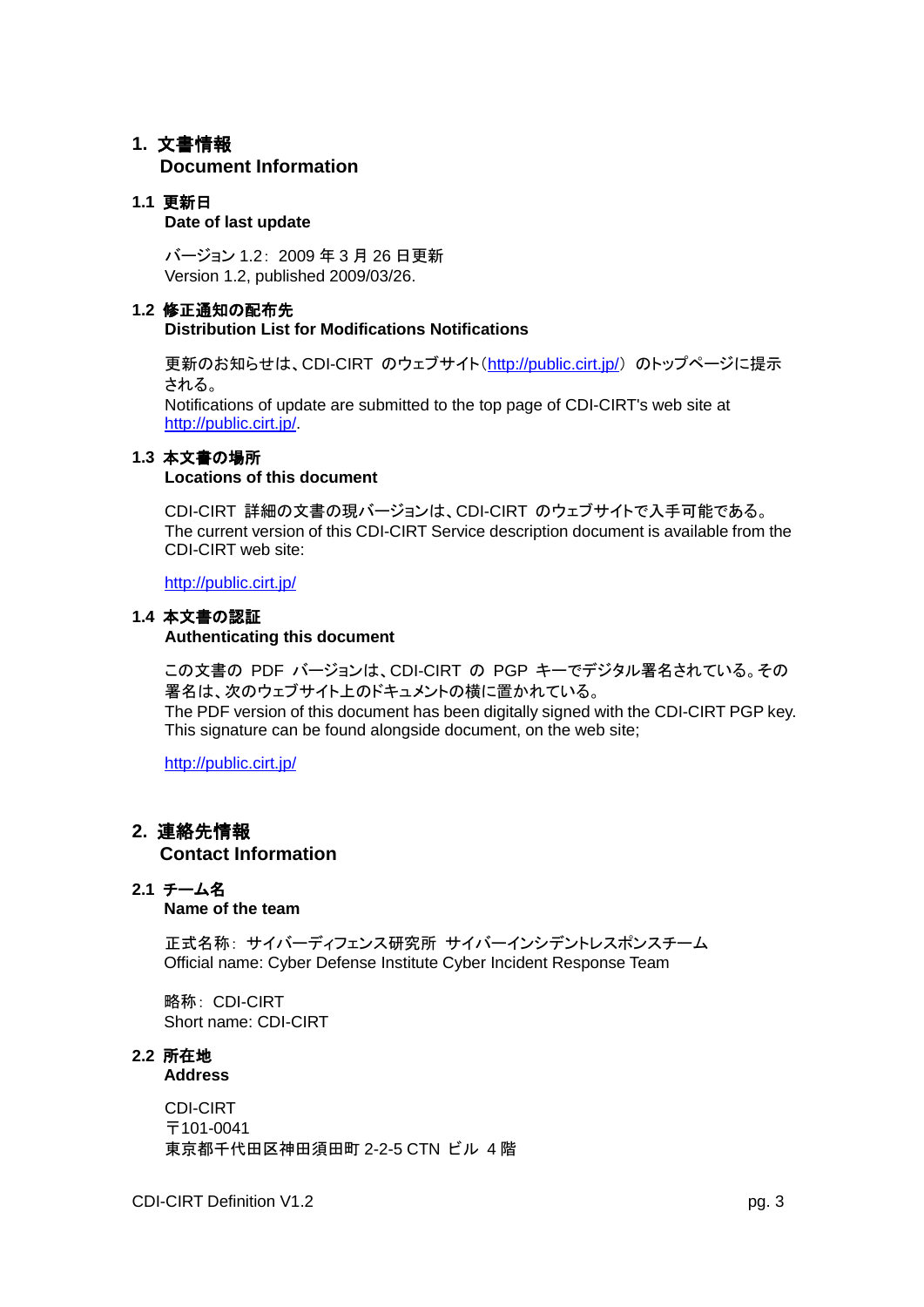CDI-CIRT Cyber Defense Institute, Inc. CTN Building, 4th Floor, 2-2-5, Kanda Suda cho, Chiyoda-ku, Tokyo, 101-0041 JAPAN

## <span id="page-3-0"></span>**2.3** タイムゾーン

**Timezone**

日本時間 Japan Time (GMT +0900 throughout the year)

## <span id="page-3-1"></span>**2.4** 電話番号

## **Telephone number**

03-5209-4336(CDI-CIRT を呼びだしてください。) +81-3-5209-4336 (as for the CDI-CIRT)

## <span id="page-3-2"></span>**2.5** ファックス番号

**Fax number**

03-5209-4338 (一般の FAX です。) +81-3-5209-4338 (this is \*not\* a secure fax)

## <span id="page-3-3"></span>**2.6 E** メール

## **Email**

cirt @ cyberdefense.jp このメールアドレスは、CDI-CIRT のメンバに同報されるものである。 This is a mail alias that relays mail to the human(s) on duty for CDI-CIRT.

## <span id="page-3-4"></span>**2.7 PGP** 鍵

## **PGP Keys**

cdi-cirt <cirt @ cyberdefense.jp>

## 目的:

このキーは、CDI-CIRT と機微な情報(インシデント、脆弱性、質問等)をやり取りするために 使用するためのもの。また、やり取り時には、このキーで署名する。 Purpose: This key is to be used for any confidential communication with CDI-CIRT: communicating incident, vulnerabilities, questions, ... This key will also sign any communication.

Key ID: 0x56B9EDBC Key Type: DSA-1024 Key Fingerprint: C1C0 542D 9D7B 8176 3348 DB8D 46FF F37E 56B9 EDBC

## <span id="page-3-5"></span>**2.8** チームメンバ

**Team members**

## ディレクター: 飯沼 勇生

CDI-CIRT Director: **Jack Iinuma**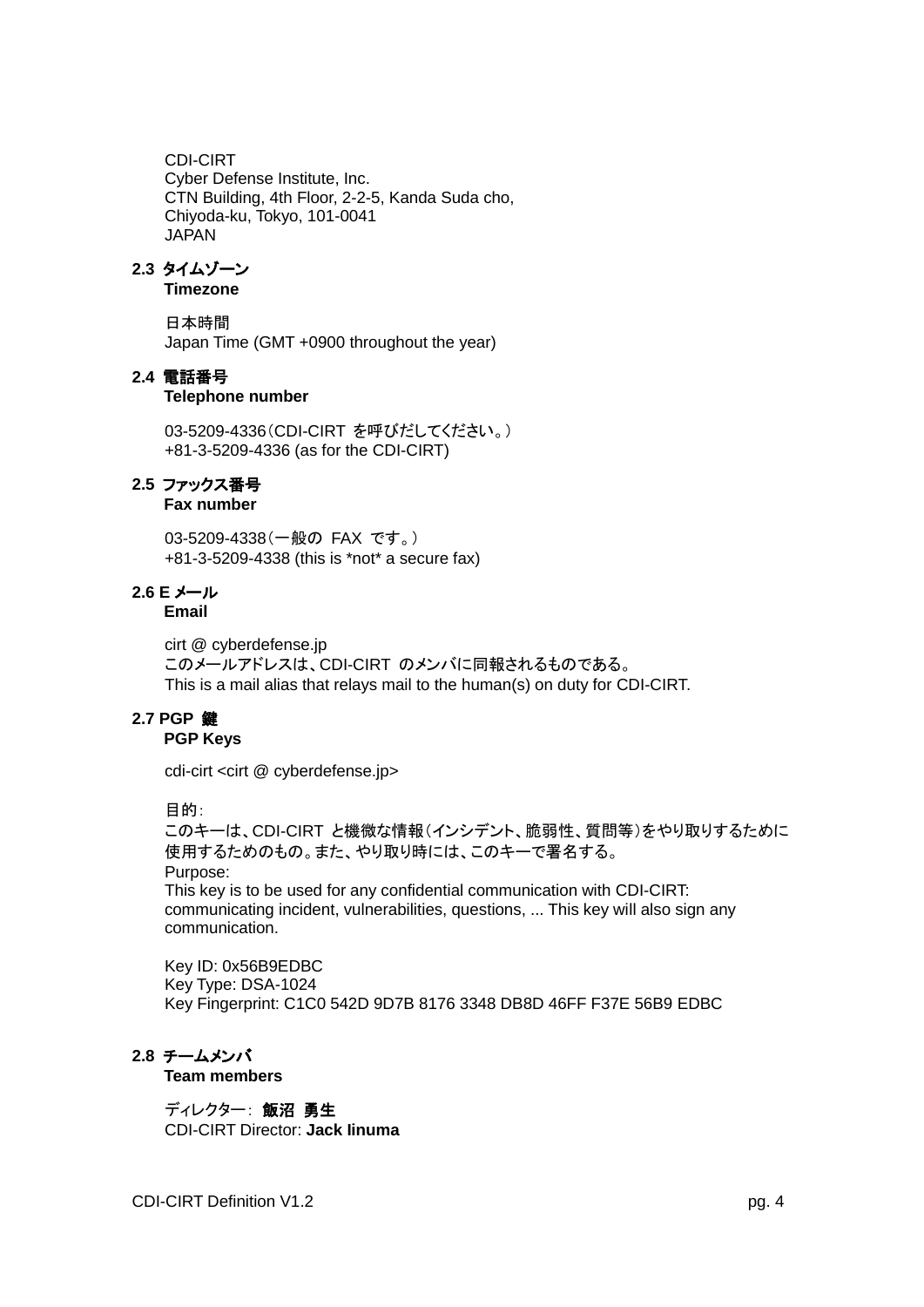<iinuma @ cyberdefense.jp> Key ID: 0xA19CC16D Key Type: DSA-1024 Key Fingerprint: B304 2521 912B B960 A1D4 D3A0 B8F5 6286 A19C C16D Expertise: General Security, Cyber Exercise, Security Consultant, Product

#### 代表者/コーディネーター: 名和 利男

Representative/Coordinator: **Toshio Nawa**

<nawa @ cyberdefense.jp> Key ID: 0x79A178CA Key Type: DSA-1024 Key Fingerprint: 5086 9036 0BEB 4A24 89FC 9D35 230A 311B 79A1 78CA Expertise: Incident Response, Cyber Exercise, Security Training, Security Affair

## メンバ: 小林 真悟 Member: **Shingo Kobayashi**

<kobayashi @ cyberdefense.jp> Key ID: 0xCDABEDD5 Key Type: DSA-1024 Key Fingerprint: DBE8 5CF0 AB43 7264 5A94 5030 6F3D 00F9 CDAB EDD5 Expertise: MBA, Security Service

## メンバ: ラウリ コルツパルン

Member: **Lauri Korts-Parn**

<lauri @ cyberdefense.jp> Key ID: 0x3F51F95B Key Type: DSA-1024 Key Fingerprint: D300 A6CC 61C9 18B1 A295 623A 2187 618A 3F51 F95B Expertise: Unix, Windows, Network, Vulnerability Scanning, Forensic, Security Training

## メンバ: 松野 真一

Member: **Shinichi Matsuno**

<matsuno @ cyberdefense.jp> Key ID: 0x7A230896 Key Type: DSA-1024 Key Fingerprint: 90B3 E8D9 EE39 0F3D DC74 CE69 9F8B 2283 7A23 0896 Expertise: Unix, Windows, Network, Vulnerability Scanning, Security Consulting

## <span id="page-4-0"></span>**2.9** 連絡窓口

## **Point of Contacts**

推奨する連絡手段は、E メールである。もし、E メールが難しい場合は、月曜日から金曜日ま での業務時間に電話が可能。 Preferred method is by email. If not by email, telephone during office hours, from

Monday to Friday.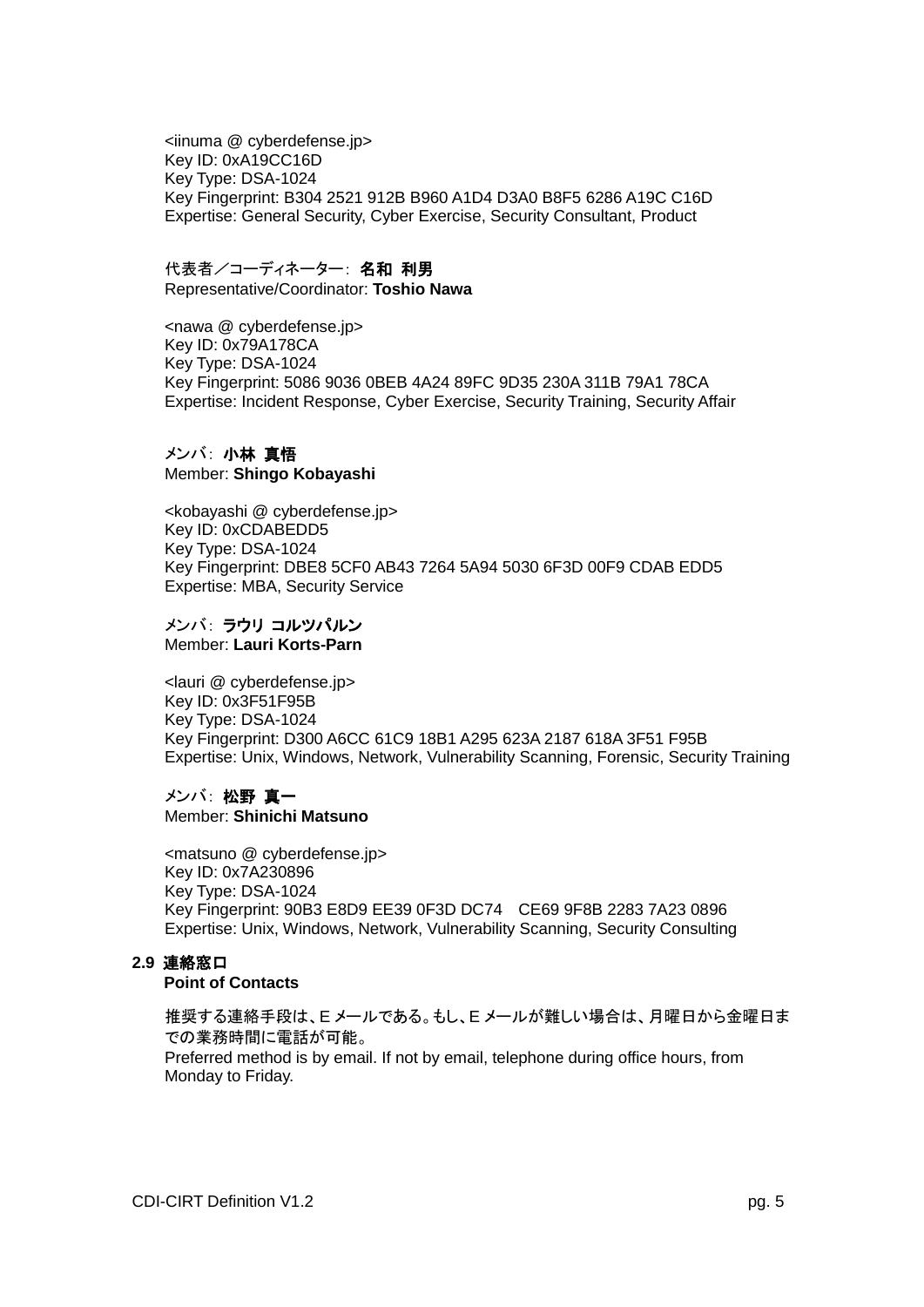## <span id="page-5-0"></span>**3.** 憲章  **Charter**

## <span id="page-5-1"></span>**3.1** ミッションステートメント **Mission Statement**

CDI-CIRT の基本的な達成目標は、次の通り。 The basic goal of CDI-CIRT is as follows;

 サイバーディフェンス研究所及びそのクライアントにおけるサイバーセキュリティ(コンピュー タ、ネットワーク、情報、インターネットに関する包括的なセキュリティの概念)のレベル向上 に寄与すること

To contribute to the progress of the security level of the cyber (computer / network / information / internet) security in Cyber Defense Institute and its clients.

CDI-CIRT のミッションは、次の通り。 The mission of CDI-CIRT is as follows.

 アラート(注意喚起)及びサイバーインシデントにかかるインシデントのハンドリング及びコ ーディネーションの拠点となり、サイバーディフェンス研究所及びそのクライアントを支援す ること

To be the center for alert and cyber security related incidents handling and coordination, helping Cyber Defense Institute and its clients.

 サイバーディフェンス研究所及びそのクライアントのサイバー(コンピュータ及びネットワーク 等)システムに影響を与える脅威に対して、迅速かつ的確に対応すること To respond to threats that affect Cyber Defense Institute and its clients' cyber system in a fast and efficient manner.

## <span id="page-5-2"></span>**3.2** サービス対象

**Constituency**

CDI-CIRT は、サイバーディフェンス研究所の中に設置されています。CDI-CIRT のサービ ス対象は、サイバーディフェンス研究所及びそのクライアント(官公庁、金融企業、ウェブポー タル事業者等)である。

CDI-CIRT is part of Cyber Defense Institute. The constituency of CDI-CIRT is the entire Cyber Defense Institute and its clients (Government agencies, banks, web-portal providers and etc).

次は、サービス対象の説明である。 The following information is about target constituency.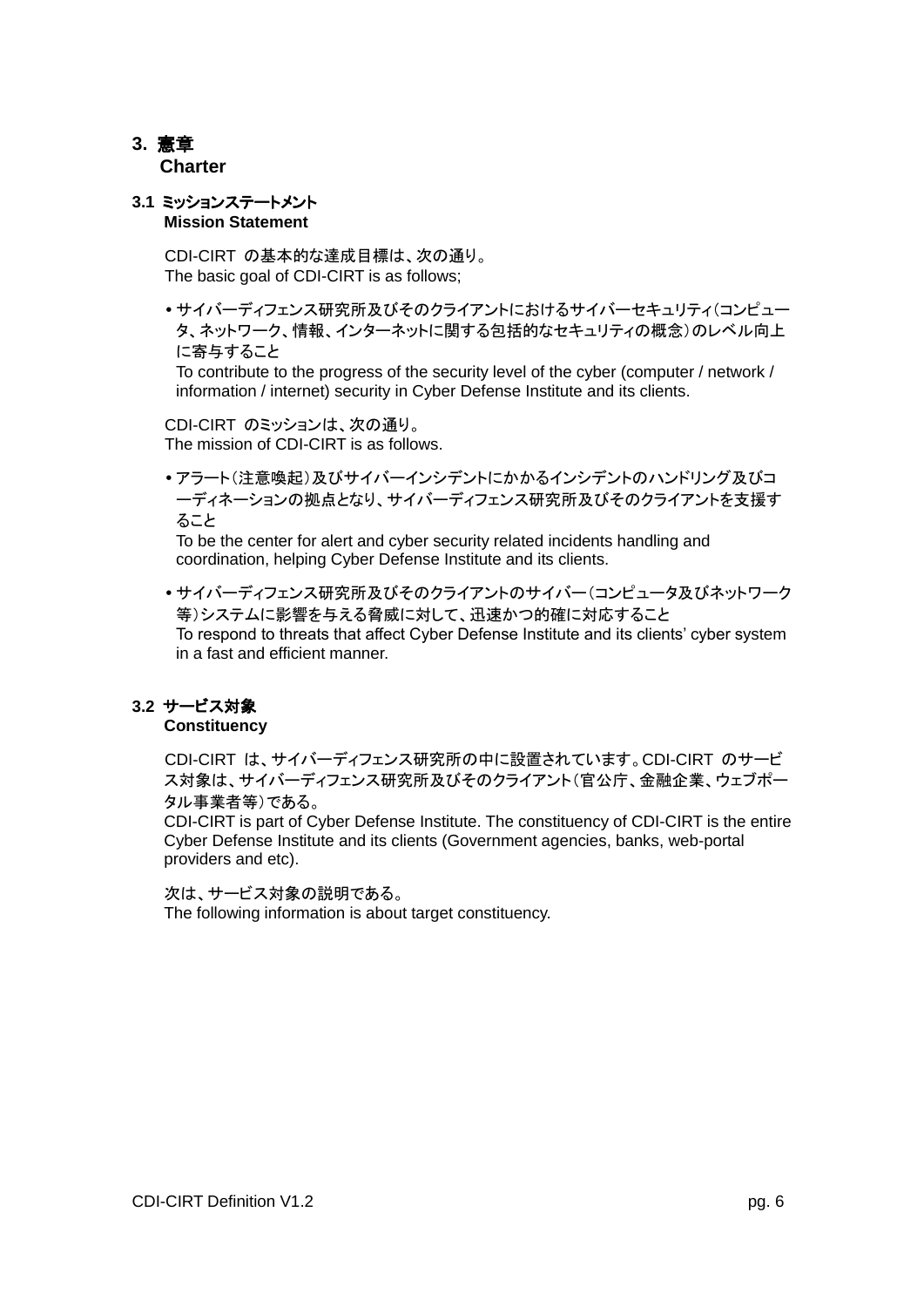| 項目                                                                                                                           | 説明                                                          |
|------------------------------------------------------------------------------------------------------------------------------|-------------------------------------------------------------|
| Title                                                                                                                        | <b>Definition</b>                                           |
| サービス対象のタイプ                                                                                                                   | 親組織内部、顧客基盤                                                  |
| Type of constituency                                                                                                         | Internal to Host Organization and customer base             |
| サービス対象の詳細                                                                                                                    | サイバーディフェンス研究所全体及びそのクライアント                                   |
| Description of constituency                                                                                                  | Entire Cyber Defense Institute and its clients              |
| サービス対象を表すインターネットドメ<br>イン かつ/或いは IP アドレス情報<br>Internet domain and/or IP address<br>information describing the<br>constituency | - cyberdefense.jp<br>- cirt.jp<br>- vul.jp<br>- dumbtech.jp |
| サービス対象が在住する国<br>All countries in which constituency<br>members are located in                                                | 日本<br>Japan                                                 |

## 表 **1 CDI-CIRT** のサービス対象について

**Table 1 Definition of CDI-CIRT**'**s constituency**



## 図 **1 CDI-CIRT** のサービス対象の概要 **Figure 1 Overview of CDI-CIRT's constitutency**

## <span id="page-6-0"></span>**3.3** 支援組織

## **Sponsoring organization**

CDI-CIRT は、サイバーディフェンスにおける 組織内 CSIRT(コンピュータ・セキュリティ・イ ンシデント・レスポンス・チーム)の環境整備を目的として、サイバーディフェンス研究所の取 締役の意思決定により設置されている。

CDI-CIRT is founded based on the decision by the Board of Directors in Cyber Defense Institute to improve environment of an internal CSIRT (Computer Security Incident Response Team) in Cyber Defense Institute.

## <span id="page-6-1"></span>**3.4** 権限

## **Authority**

CDI-CIRT の権限は、CDI-CIRT のミッションを達成するための意思決定やアクションをとる ため、サービス対象と共有されている。

The authority of CDI-CIRT is shared with the constituency, taking with them the necessary decision and actions to fulfill CDI-CIRT's mission.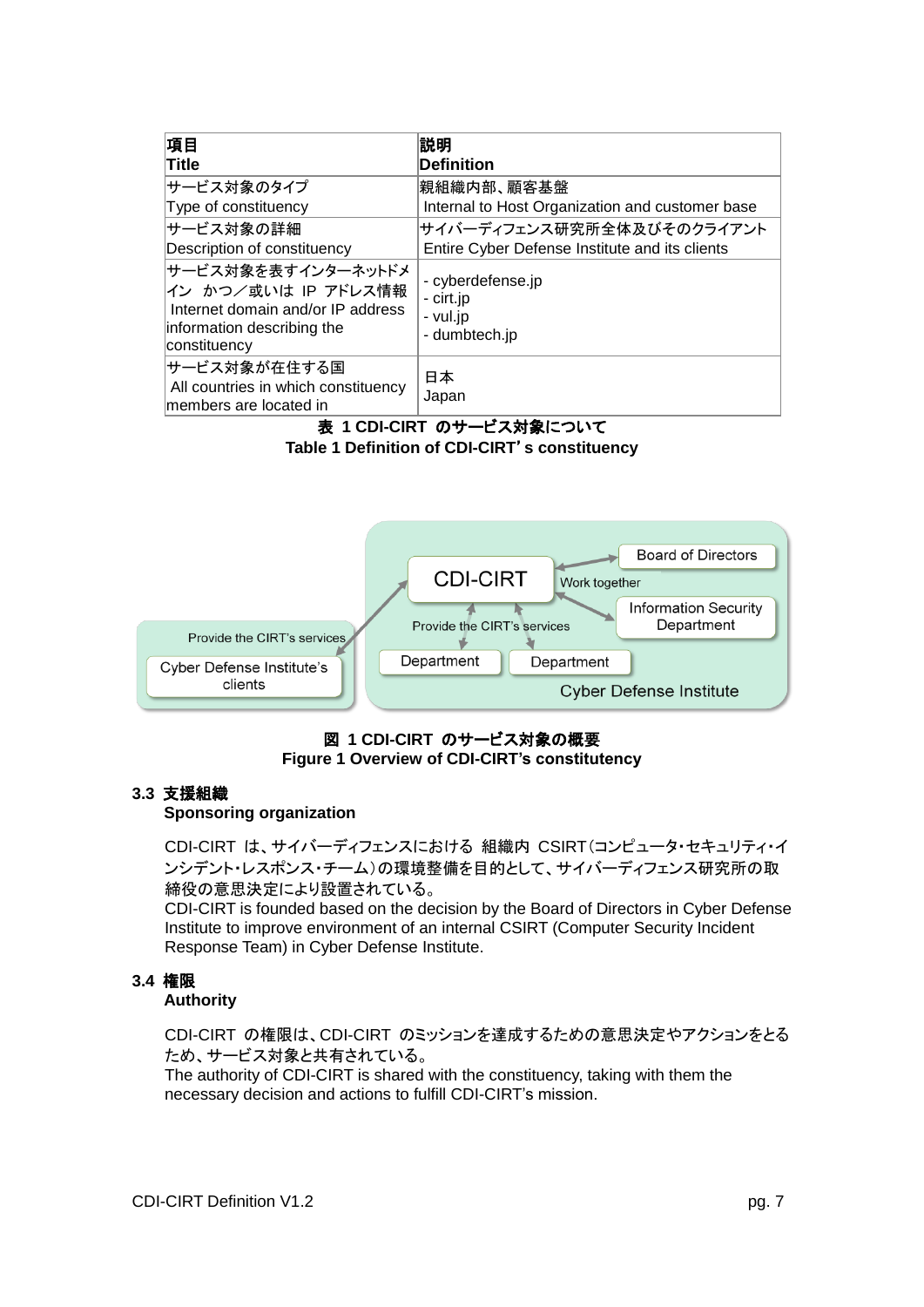## <span id="page-7-0"></span>**4.** ポリシー  **CDI-CIRT Policies**

## <span id="page-7-1"></span>**4.1** インシデントタイプとサポートレベル **Types of incidents and level of support**

CDI-CIRT は、サービス対象において発生するサイバーセキュリティに関するインシデントの すべてに対して取り組む権限が与えられている。

CDI-CIRT is authorized to address all types of cyber security related incidents which occurs at its constituency.

CDI-CIRT は、サービス対象からの要求に基づいて活動する。或いは、サービス対象が、サ イバーセキュリティに関するインシデントに巻き込まれた場合に、(CDI-CIRT 自ら)活動する 可能性がある。

CDI-CIRT may act upon requests of one of its constituents or may act if one of its constituents is involved in a cyber security related incident.

CDI-CIRT によるサポートのレベルは、インシデントや事象のタイプと重要性、対象のタイプ、 影響を受けるユーザーコミュニティ、そしてその時の CDI-CIRT の稼働可能状況によって異 なる。しかしながら、すべてのケースに対し、1営業日以内に対応する。CDI-CIRT メンバは、 次の優先度順に従って割り当てられる。

The level of support given by CDI-CIRT will vary depending of the type and severity of the incidents or issue, the type of constituent, the size of the user community affected and the CDI-CIRT's resources at the time, though in all cases some response will be made within one working day. Resources will be assigned according to the following priorities, listed in decreasing order:

- 1. 人間の物理的安全に対する脅威 Threats to the physical safety of human beings.
- 2. あらゆる経営情報システムやバックボーンネットワーク基盤の一部におけるルートやシ ステムレベルの攻撃

Root or system-level attacks on any Management Information System (MIS), or any part of the backbone network infrastructure.

3. マルチユーザー或いは特定使途の大規模な公的サービス機器に対するルートやシステ ムレベルの攻撃

Root or system-level attacks on any large public service machine, either multi-user or dedicated-purpose.

- 4. 制限されている信用サービスのアカウントやソフトウェア、特に、機密情報を含む経営管 理システムやシステム管理者のために使用されるシステムに対するセキュリティ侵害 Compromise of restricted confidential service accounts or software installations, in particular those used for MIS applications containing confidential data, or those used for system administration.
- 5. 上記 1. から 3. のシステム等に対する DoS 攻撃 Denial of service attacks on any of the above three items.
- 6. サイバーディフェンス研究所を起因とする、他のサイト(場所)における上記の攻撃等 Any of the above at other sites, originating from Cyber Defense Institute.
- 7. あらゆる種類の広域的な攻撃 (例:スニッフィング攻撃、IRC ソーシャルエンジニアリン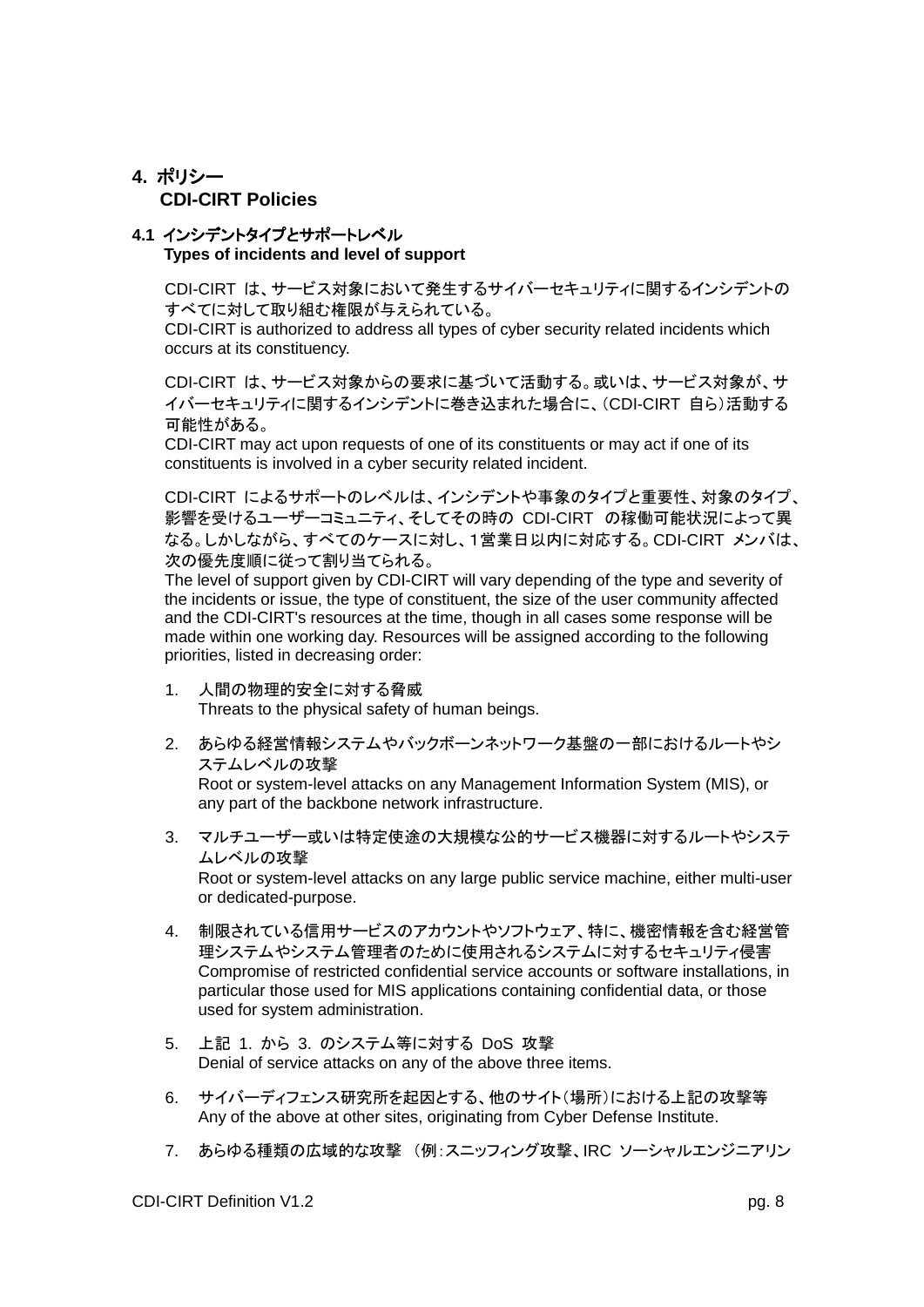グ攻撃、パスワードクラッキング攻撃)

Large-scale attacks of any kind, e.g. sniffing attacks, IRC "social engineering" attacks, password cracking attacks.

- 8. 個人ユーザーカウントに絡む脅威、嫌がらせ、犯罪行為 Threats, harassment, and other criminal offenses involving individual user accounts.
- 9. マルチユーザーシステム上の個人ユーザーカウントへのセキュリティ侵害 Compromise of individual user accounts on multi-user systems.
- 10. デスクトップシステムへのセキュリティ侵害 Compromise of desktop systems.
- 11. 偽装と不当表示、そして、ローカル・ルールと規則のセキュリティに関する違反(例:ネッ トニュースと E メールの偽装、IRC ポットの不正使用) Forgery and misrepresentation, and other security-related violations of local rules and regulations, e.g. netnews and e-mail forgery, unauthorized use of IRC bots.
- 12. 個人ユーザーカウントに関する DoS 攻撃 (例: メールボム) Denial of service on individual user accounts, e.g. mailbombing.

他のインシデントについては、確認できる重要性と範囲に従って優先付けがされる。インシデ ントの関連する重要性は、CDI-CIRT の裁量によって決定される。 Other types of incidents will be prioritized according to their apparent severity and extent. The relative severity of incidents will be assessed at CDI-CIRT's discretion.

エンドユーザーに対して直接のサポートが全く与えられないわけではない。エンドユーザーは、 システム管理者、ネットワーク管理者、本部の支援部署に連絡するはずである。CDI-CIRT は、その管理者等に対してサポートをする。

Note that no direct support will be given to end users; they are expected to contact their system administrator, network administrator, or department head for assistance. The CDI-CIRT will support the latter people.

CDI-CIRT は、サイバーディフェンス研究所とそのクライアントにおけるシステム管理者の専 門的知識には、実に様々なレベルがあることを理解しており、CDI-CIRT は、それぞれの方 に対して適切なレベルで、情報や支援の提供を試みるが、CDI-CIRT は、その場でシステム 管理を教育することができなく、システム管理者に代わって、システム保守をすることもできな い。大抵の場合、CDI-CIRT は、適切な施策を行うために必要となる情報先を提供する。 While the CDI-CIRT understands that there exists great variation in the level of system administrator expertise at Cyber Defense Institute and its clients, and while CDI-CIRT will endeavor to present information and assistance at a level appropriate to each person, the CDI-CIRT cannot train system administrators on the fly, and it cannot perform system maintenance on their behalf. In most cases, The CDI-CIRT will provide pointers to the information needed to implement appropriate measures.

CDI-CIRT は、サイバーディフェンス研究所とそのクライアントに対して、可能性のある脆弱 性を、継続的に伝えることになっている。可能であれば、彼らが作為的に侵害される前に、脆 弱性のような情報を伝える。

The CDI-CIRT is committed to keeping the Cyber Defense Institute and its clients informed of potential vulnerabilities, and where possible, will inform them of such vulnerabilities before they are actively exploited.

CDI-CIRT は原則として、被害者か被疑者にかかわらず、サービス対象がインシデントに巻 き込まれた報告を受け入れる。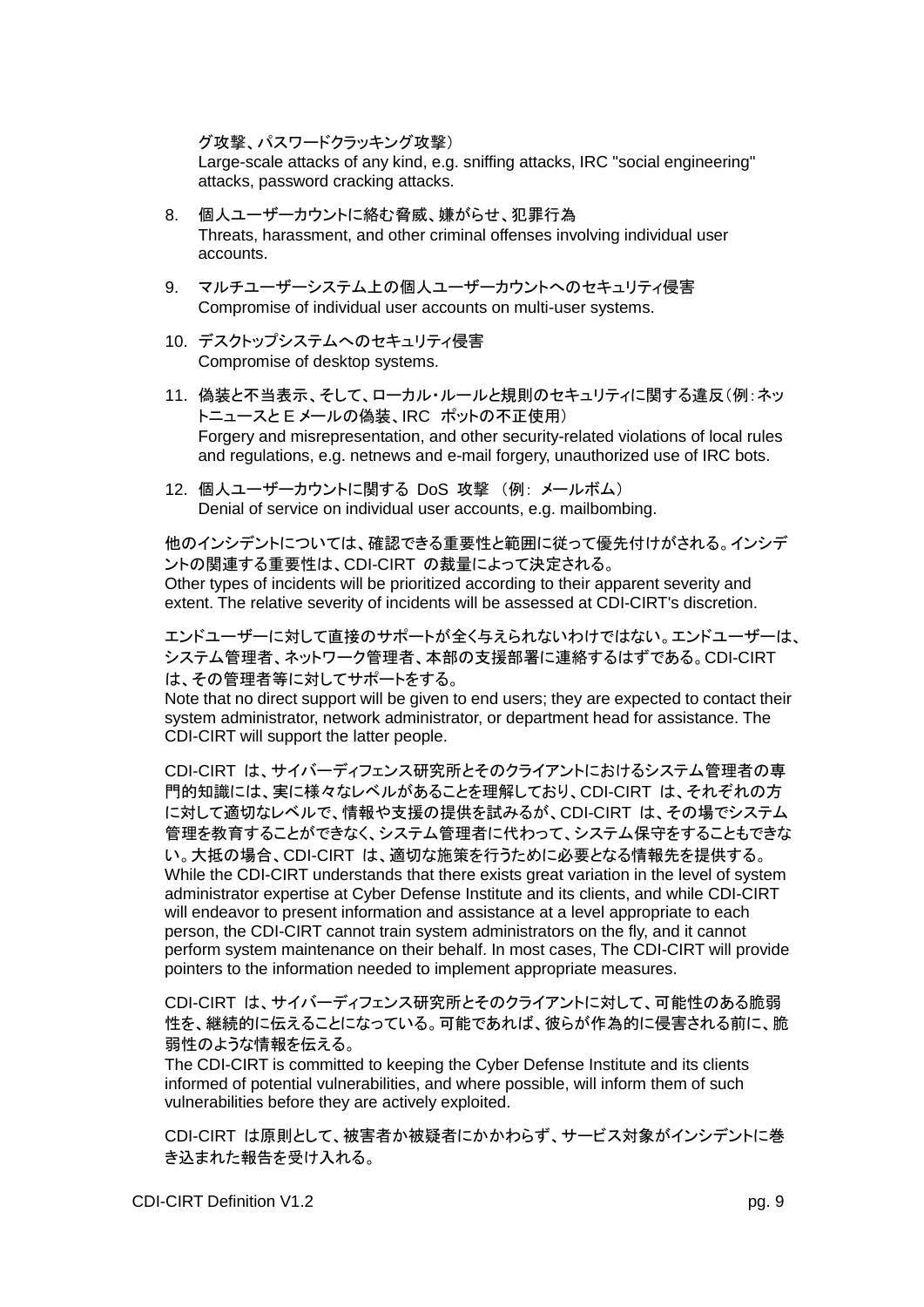The CDI-CIRT will in principle accept any incidents reports that involves an incident with one of the constituent, either as victim or as suspect.

個人ユーザーからのインシデント報告は、優先度を低くなる。また、この報告は、個人ユーザ ーに対して責任を持つセキュリティの権限を持つ方に委ねられる。 Incidents reports from individual users will be given a low priority and will be deferred to their responsible security authority.

## <span id="page-9-0"></span>**4.2** 連携、相互関係、情報開示

**Co-operation, Interaction and Disclosure of Information**

CDI-CIRT からの情報の流れにおいて、サービス対象の組織のポリシーで概説されていると ころすべて、及び、尊重すべきところにおいて、法的及び倫理的な制約があるが、CDI-CIRT は、インターネットを構築した協調精神に対する責務を認識し、それに貢献する意図表明をす る。そのため、私どものサービス対象と、必要に応じて、近隣のサイトのメンバのアイデンティ ティを守るために適切な施策をとるが、別の面では、CDI-CIRT は、他者にするセキュリティ インシデントの解決と予防に関する支援をする際、制限を受けずに情報を共有する。 While there are legal and ethical restrictions on the flow of information from CDI-CIRT, all of which may also be outlined in Policies at the organizations of its constituency, and all of which will be respected, CDI-CIRT acknowledges its indebtedness to, and declares its intention to contribute to, the spirit of cooperation that created the Internet. Therefore, while appropriate measures will be taken to protect the identity of members of our constituency and members of neighboring sites where necessary, CDI-CIRT will otherwise share information freely when this will assist others in resolving or preventing security incidents.

次のパラグラフにおいて、「影響を受けた当事者」とは、正当な所有者、オペレーター、そして 関係するコンピュータ設備のユーザーのことである。CDI-CIRT からの守秘義務を全く気に かけない侵入者のような、施設を不正目的で使用する正規ユーザーや、無許可のユーザー のことではない。「影響を受けた当事者」は、守秘義務に対する法律上の権利を持っているか どうかは分からない。もちろん、そのような権利は存在することが期待されている。CDI-CIRT は、法律上の義務がある場合はいつでも、第三者や監督省庁に対して情報を公開する場合 がある。しかしながら、場合によっては、CDI-CIRT は、周囲の事情のようなものが、明確に 確立するまでは、このアクションは遅延させる場合がある。例えば、裁判所の命令などがある。 このような場合は、 CDI-CIRT は、常に、影響を受ける人或いは組織に対して通知をする。 In the paragraphs below, "affected parties" refers to the legitimate owners, operators, and users of the relevant computing facilities. It does not refer to unauthorized users, including otherwise authorized users making unauthorized use of a facility; such intruders may have no expectation of confidentiality from CDI-CIRT. They may or may not have legal rights to confidentiality; such rights will of course be respected where they exist. CDI-CIRT may release information to any third party or to governing authorities whenever there is a legal obligation to do so. However, CDI-CIRT may in some cases delay this action until such a circumstance has been established irrevocably, e.g. by court order. CDI-CIRT will in such cases always notify the affected persons or organizations.

公開が必要とみなされる情報は、次のように分類される: Information being considered for release will be classified as follows:

 個人のユーザー情報は、特定のユーザーに関する情報であるが、場合によっては特定の アプリケーションの情報でもある。これらは、法律、契約、及び/或いは、倫理上の信用情 報とみなすべきものである。

Private user information is information about particular users, or in some cases,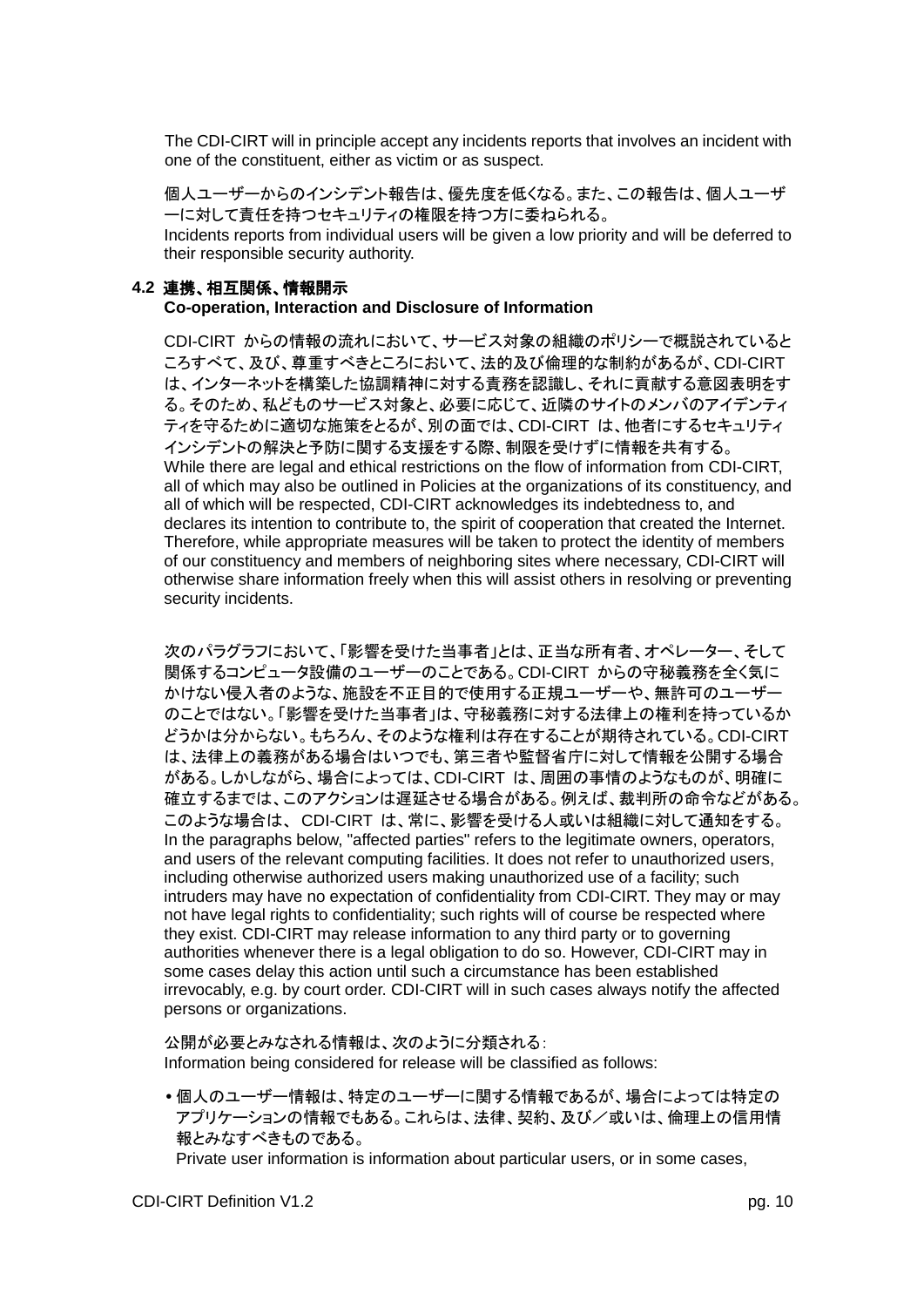particular applications, which must be considered confidential for legal, contractual, and/or ethical reasons.

- 個人のユーザー情報は、以下に示されること以外、CDI-CIRT の外部において識別可能 なフォームで公開されることはない。ユーザーを識別することが困難にするものであれば、 情報を制限なく公開することができる。(例えば、侵入者によって書き換えられた.cshrc ファ イルを見せることや、特定のソーシャルエンジニアリング攻撃のデモをすることなど) Private user information will be not be released in identifiable form outside CDI-CIRT, except as provided for below. If the identity of the user is disguised, then the information can be released freely (for example to show a sample .cshrc file as modified by an intruder, or to demonstrate a particular social engineering attack).
- 侵入者の情報は、侵入行為に関すること以外は、個人のユーザー情報と同義である。 Intruder information is similar to private user information, but concerns intruders.
- 特定の識別可能な情報を伴う侵入者の情報は、一般に公開することはないが、システム管 理者とインシデントの追跡活動をする CISRT と、制限なく情報交換する。ただし、刑事責 任があるために、その情報が公記録になる場合は、この限りではない。 While intruder information, and in particular identifying information, will not be released to the public (unless it becomes a matter of public record, for example because criminal charges have been laid), it will be exchanged freely with system administrators and CSIRT's tracking an incident.
- 個人のサイト情報は、特定のシステム或いはサイトの技術情報である Private site information is technical information about particular systems or sites.
- 以下に示されること以外、問題があるサイトの許可がない状態で公開することはない。 It will not be released without the permission of the site in question, except as provided for below.
- 脆弱性の情報は、修正及び回避策を含めた、脆弱性或いは攻撃に関する情報である。脆 弱性の情報は、制限なく公開されるが、不特定多数の人に公開される前に、関係するベン ダーに通知し、働きかけるようなあらゆる努力をする。

Vulnerability information is technical information about vulnerabilities or attacks, including fixes and workarounds. Vulnerability information will be released freely, though every effort will be made to inform and work with the relevant vendor before the general public is informed.

 当惑させる情報には、インシデントが発生したという宣言と、その伝達範囲と重要性に関す る情報を含んでいる。当惑させる情報は、サイト、及び、特定のユーザー或いはユーザーグ ループと関係する場合がある。

Embarrassing information includes the statement that an incident has occurred, and information about its extent or severity. Embarrassing information may concern a site or a particular user or group of users.

 当惑させる情報は、いかに示されること以外、問題を持つサイト或いはユーザーの許可なく、 公開することはない。

Embarrassing information will not be released without the permission of the site or users in question, except as provided for below.

 統計情報は、特定可能な情報が取り除かれた、当惑させる情報である。統計情報は、 CDI-CIRT の裁量によって公開される。

Statistical information is embarrassing information with the identifying information stripped off. Statistical information will be released at the discretion of CDI-CIRT.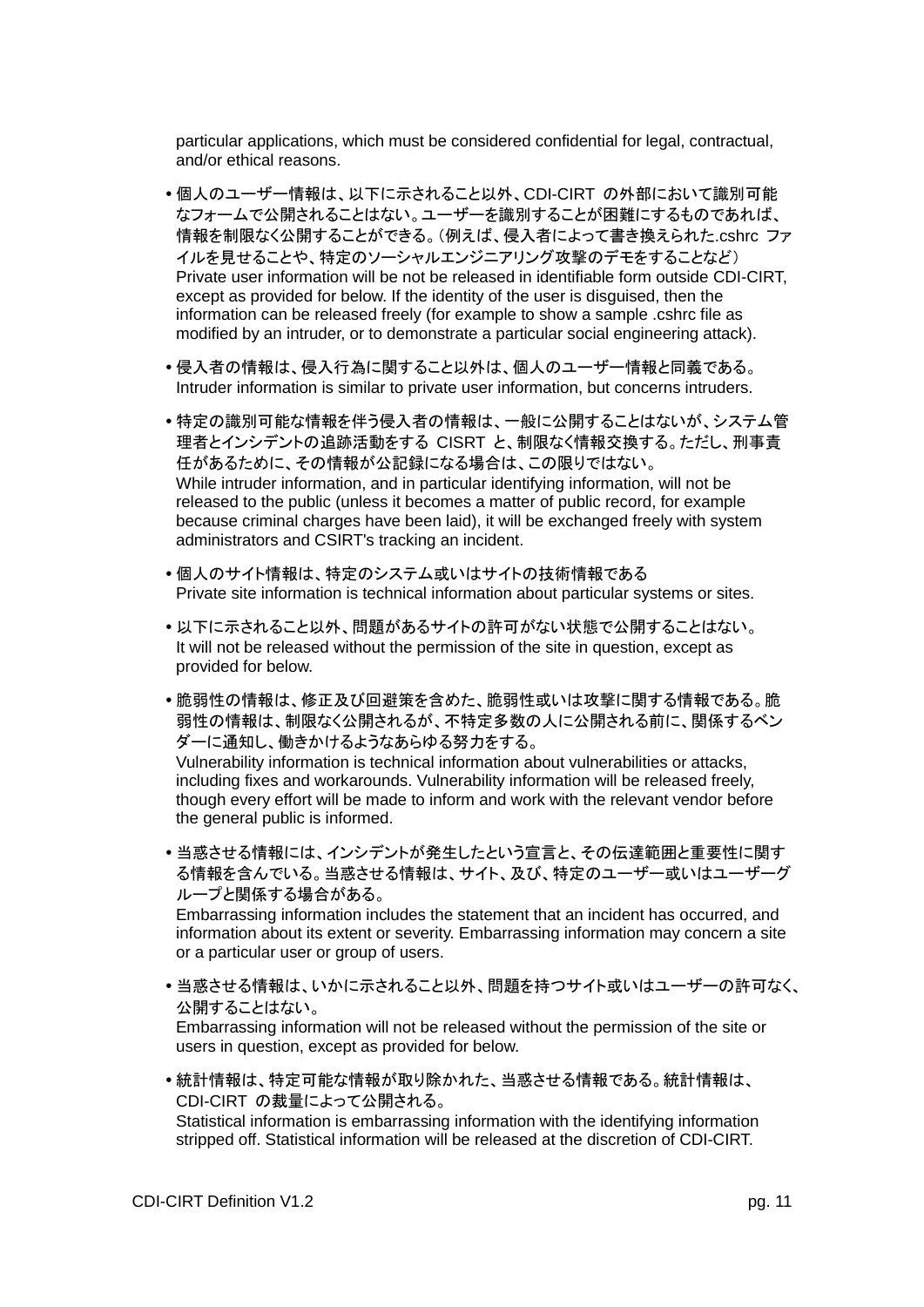連絡先情報は、CSIRT のセキュリティ連絡担当者へ連絡手段を説明するものである。連 絡先情報は、サービス対象のメンバに対して、制限なく公開される。ただし、実際とは異な ると要求してきた連絡担当者等や、CDI-CIRT に、この情報を露出させることが適切でない と信じるに足りる理由がある場合は、この限りではない。 Contact information explains how to reach Security Contact Persons and CSIRT's. Contact information will be released freely to members of the constituency, except where the contact person or entity has requested that this not be the case, or where CDI-CIRT has reason to believe that the dissemination of this information would not be appreciated.

CDI-CIRT からの情報を受領する可能性のある主体は、次のように分類される: Potential recipients of information from CDI-CIRT will be classified as follows:

- サービス対象の管理層のメンバは、 守秘義務の責任及び説明責任の性質を有するため、 管理すべき範囲で発生したコンピュータセキュリティインシデントをハンドリングを促進させ る必要がある情報は何でも受領するはずである。 Because of the nature of their responsibilities and consequent expectations of confidentiality, members of the constituency's management are entitled to receive whatever information is necessary to facilitate the handling of computer security incidents which occur in their jurisdictions.
- サービス対象のメンバであるセキュリティ連絡担当者も、その職責に基づいき、機密情報の 扱いを委ねられる。しかしながら、CDI-CIRT メンバのような人でない限り、セキュリティ連 絡担当者は、調査を事実調査の支援或いは所有するシステムを安全にするために十分な、 最小限の機密情報を受け取るべきである。

Security Contact Persons at organizations that are members of the constituency are also, by virtue of their responsibilities, trusted with confidential information. However, unless such people are also members of CDI-CIRT, they will be given only that confidential information which they must have in order to assist with an investigation, or in order to secure their own systems.

サービス対象範囲のユーザーは、CDI-CIRT とは出来るだけ少ないやり取りにすべきであ る。そのかわり、必要ならば、主となる連絡窓口は、ユーザーが所属する組織のセキュリテ ィチームがなるはずである。そこが、CDI-CIRT と同様な連絡をする。 Users within the constituency should have as little interaction with CDI-CIRT as possible. Instead, their primary point of contact should be their parent institution's security team, that in turn would contact CDI-CIRT if necessary.

 サービス対象全体は、情報開示の許可が与えられた影響を受けるところを除き、制限され た情報を受け取ることはない。インシデントをサービス対象全体に対してインシデントを報 告する CDI-CIRT には、いかなる義務も負うことはない。しかしながら、報告をするという 選択肢を選ぶ場合がある。特に、CDI-CIRT が、影響を受けるに至った流れについて、影 響を受けるところにすべてに対して通知すると思われる。

The constituency community will receive no restricted information, except where the affected parties have given permission for the information to be disseminated. Statistical information may be made available to the general community. There is no obligation on the part of CDI-CIRT to report incidents to the community, though it may choose to do so; in particular, it is likely that CDI-CIRT will inform all affected parties of the ways in which they were affected, or will encourage the affected site to do so.

 社会全般は、制限された情報を受け取ることはない。現実的に、社会全般に対してコミュニ ケーションをとる特段の努力が図られることない。しかしながら、CDI-CIRT は、あらゆる観 点から見て、サービス対象全体に対して提供した情報は、実際には、一般社会に提供する 情報であることと、結果からみると、その情報をよく吟味していることを認めている。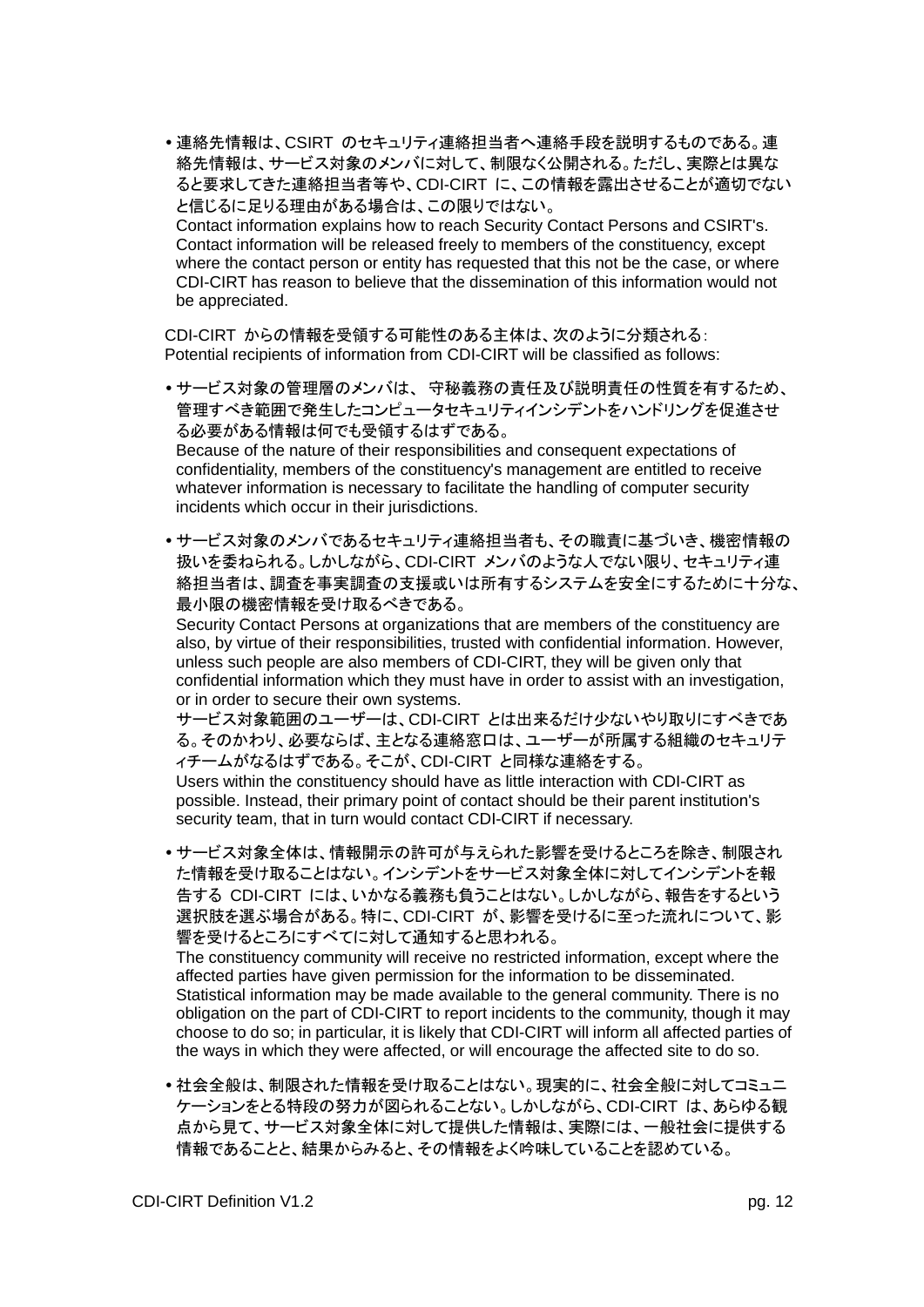The public at large will receive no restricted information. In fact, no particular effort will be made to communicate with the public at large, though CDI-CIRT recognizes that, for all intents and purposes, information made available to its constituency community is in effect made available to the community at large, and will tailor the information in consequence.

- コンピューターセキュリティコミュニティは、一般社会と同じ要領で取り扱われる。CDI-CIRT のメンバは、ニュースグループ、full-disclosure リストである「bugtraq」を含むメーリングリ スト、そして、カンファレンス等の、コンピューターセキュリティコミュニティでのディスカッショ ンに参加するか場合があるが、そのようなフォーラムは、一般社会として取り扱う。脆弱性 を含むような技術的な話題が、あらゆるレベルで議論されるかもしれないが、CDI-CIRT の 経験から得られた例示は、影響を受けたところが識別されないように隠ぺいされる。 The computer security community will be treated the same way the general public is treated. While members of CDI-CIRT may participate in discussions within the computer security community, such as newsgroups, mailing lists (including the full-disclosure list "bugtraq"), and conferences, they will treat such forums as though they were the public at large. While technical issues (including vulnerabilities) may be discussed to any level of detail, any examples taken from CDI-CIRT experience will be disguised to avoid identifying the affected parties.
- 報道機関も、一般社会の一部としてみなす。CDI-CIRT は、通常、一般社会に対して既知 の情報を提供する窓口として以外、コンピュータセキュリティインシデントに関心を寄せる報 道機関と直接のやり取りをしない。CDI-CIRT は、報道機関の役割は、一般社会と特にサ ービス対象全体に対して知らしめるための手段であると認識している。この役割を適切な 形で活用するために、CDI-CIRT の渉外担当部署が、報道機関に対する一元化した窓口 業務する。

The press will also be considered as part of the general public. CDI-CIRT will generally not interact directly with the Press concerning computer security incidents, except to point them toward information already released to the general public. However, CDI-CIRT acknowledges the role of the Press as a vehicle to inform the broad public in general and its own constituency in particular. To properly accommodate this function, the CDI-CIRT Public Relations department acts as the focal point in Press contacts.

サイバーディフェンス研究所の渉外担当部署は、CDI-CIRT の声明が必要になる場合、 CDI-CIRT に支援を求める。CDI-CIRT のみが、CDI-CIRT として声明を作成することが できる。情報セキュリティの最高責任者、CDI-CIRT のコーディネーター及び監督責任者が、 CDI-CIRT に代わって、公式見解を作成する責任がある。このことは、CDI-CIRT のメンバ 個人がコンピュータセキュリティのトピック全般に関するインタービューを受け入れることを 妨げるようなものではない。現実には、サービス対象全般に対する公的サービスをとして圧 力がかけられている。ここで留意すべきことは、すべての CDI-CIRT メンバは、特定のイ ンシデントに関する厳格な守秘義務の責任を持っていることである。

The Cyber Defense Institute Public Relations department will call in CDI-CIRT in case a CDI-CIRT statement is needed. Only CDI-CIRT can make statements on behalf of CDI-CIRT. The Chief Information Officer, the CERT Coordinator and the Supervising Director are responsible for making public statements on behalf of CDI-CIRT. The above does not affect the ability of individual members of CDI-CIRT to grant interviews on general computer security topics; in fact, they are encouraged to do so, as a public service to the community. Note that all CDI-CIRT members are committed to absolute confidentiality pertaining specific incidents.

 その他のサイトや CSIRT は、コンピュータセキュリティインシデントの調査に関する連携を する際、場合によっては機密情報を委ねる。これは、他のサイトの誠実さが確認された場合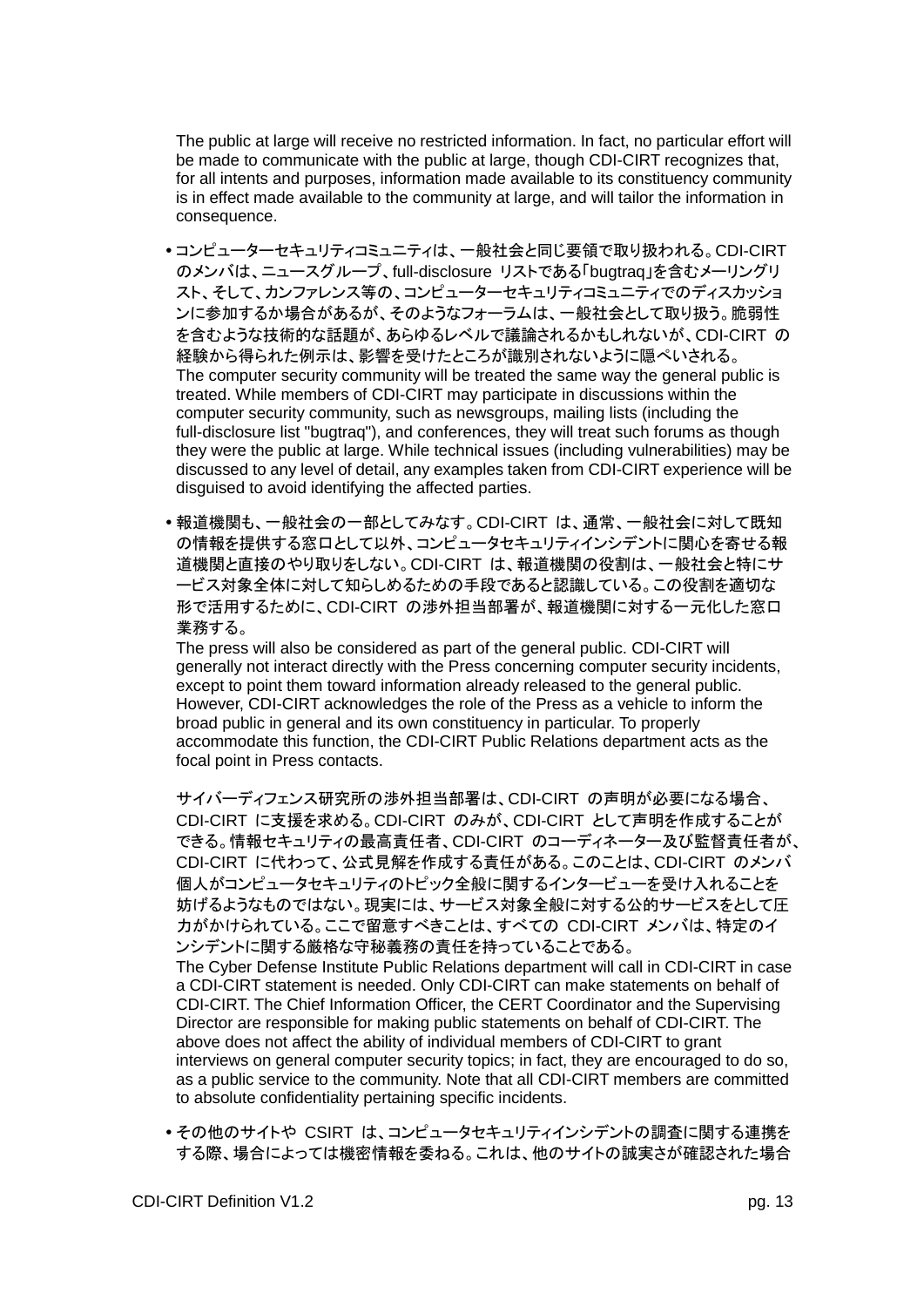に限りなされるものであり、送付される情報が、インシデントの解決に役立つようなものであ る場合に限られる。このような情報共有は、多くの場合、CDI-CIRT と十分な付き合いがあ るサイト間で実施される。(例えば、日本国内の幾つかの CSIRT は、コンピュータセキュリ ティインシデント問題について、CDI-CIRT と非公式ではあるが、確立された連携関係があ る。)

Other sites and CSIRT's, when they are partners in the investigation of a computer security incident, will in some cases be trusted with confidential information. This will happen only if the other site's bona fide can be verified, and the information transmitted will be limited to that which is likely to be helpful in resolving the incident. Such information sharing is most likely to happen in the case of sites well known to CDI-CIRT (for example, several other Japanese CSIRT's have informal but well-established working relationships with CDI-CIRT in such matters).

セキュリティインシデントの解決のために、ユーザーアカウントの接続元のようなあたりさわ りのないような個人に準じた情報は、機密情報とみなすことはせずに、必要以上の事前注 意をすることなく、外部のサイトに転送することができる。「侵害情報」については、セキュリ ティ連絡担当者と CSIRT に制限なく転送する。「当惑させる情報」は、守秘義務が保持で きることが確実であることが十分であり、かつ、インシデントの解決に必要である場合に転 送することができる。

For the purposes of resolving a security incident, otherwise semi-private but relatively harmless user information such as the provenance of connections to user accounts will not be considered highly sensitive, and can be transmitted to a foreign site without excessive precautions. "Intruder information" will be transmitted freely to other Security Contact Persons and CSIRT's. "Embarrassing information" can be transmitted when there is reasonable assurance that it will remain confidential, and when it is necessary to resolve an incident.

 他の CSIRT とのやり取りにおいて、CDI-CIRT は、他に対して提供する情報は、(非拒否 のため)署名する。また、必要があると考えられるときには暗号化をする。詳細は 4.3 章を 参照。

In its contact with other CSIRT's, CDI-CIRT will see to it that the information which is made available to others, will be signed (so as to provide for non-repudiation), and, whenever deemed necessary, crypted. See also 4.3 for more details.

 ベンダーは、あらゆる点で外国の CSIRT とみなしている。CDI-CIRT は、さまざまなネット ワーク及びコンピュータ機器、ソフトウェア、並びにサービスのベンダーに、それぞれが提供 するプロダクトのセキュリティ向上を働きかけたいと考えている。このようなことに寄与する ため、それらのプロダクトで発見された脆弱性は、問題の特定と修正に必要な技術詳細と ともに、そのベンダーに報告されるようにする。判明した詳細情報は、影響を受ける主体の 許可を得ないでベンダーに与えられない。

Vendors will be considered as foreign CSIRT's for most intents and purposes. CDI-CIRT wishes to encourage vendors of all kinds of networking and computer equipment, software, and services to improve the security of their products. In aid of this, a vulnerability discovered in such a product will be reported to its vendor, along with all technical details needed to identify and fix the problem. Identifying details will not be given to the vendor without the permission of the affected parties.

 法執行機関(警察)は、守秘義務に関する事前の取り決めにかかわらず、法執行機関(警 察)が調査を目的のために要求する情報など、法に基づいた形での CDI-CIRT から全面 協力を受ける。

Law enforcement officers will receive full cooperation, as permitted by law, from CDI-CIRT, including any information they require to pursue an investigation, notwithstanding the earlier statements made about confidentiality.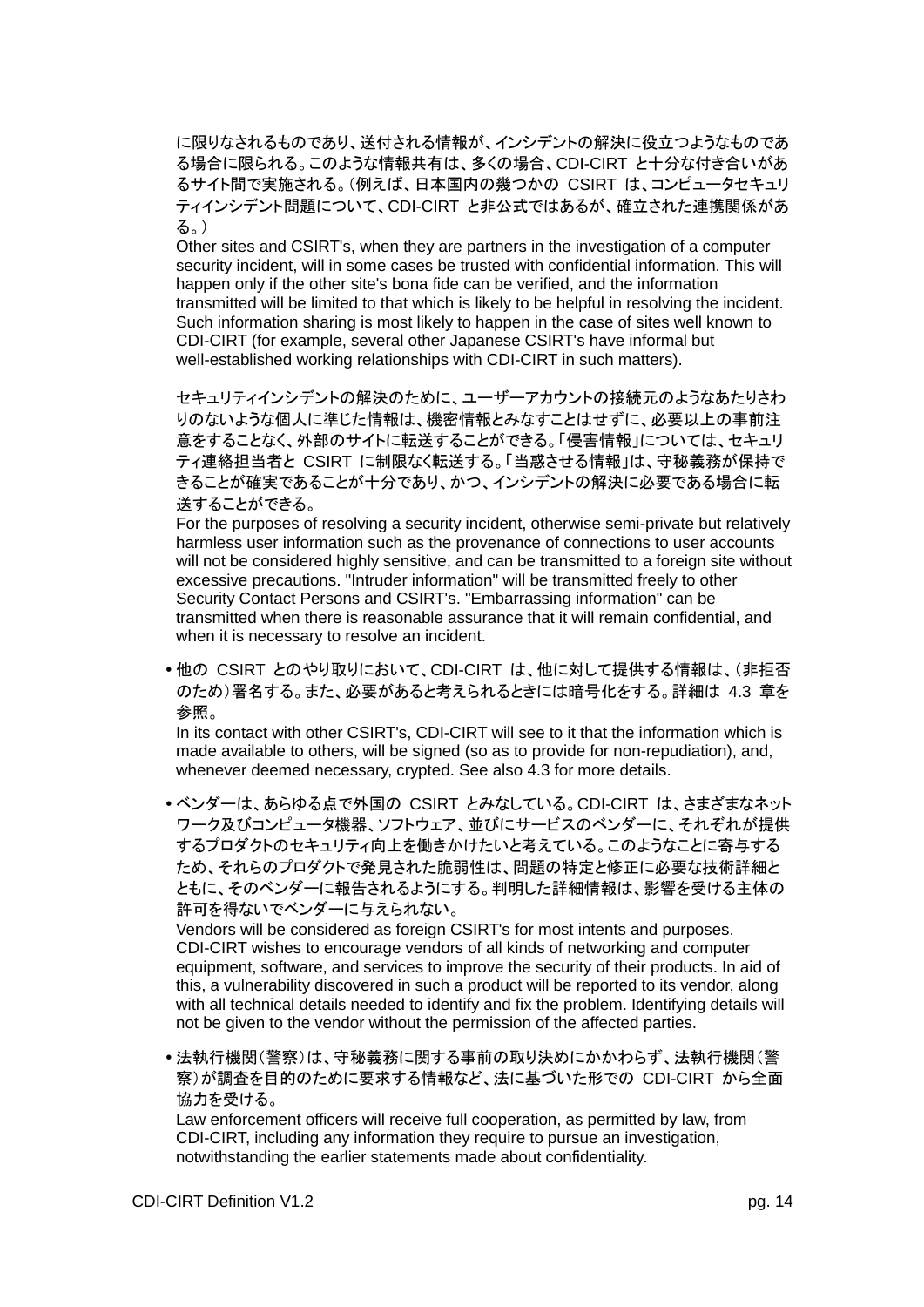## <span id="page-14-0"></span>**4.3** コミュニケーションと認証

## **Communication and Authentication**

CDI-CIRT が取り扱う可能性の高い情報の形態の中で、電話は、暗号化が施されなくとも十 分に安全だと考えられる。暗号化されていない E メールは、著しく安全ではないが、機密性 の低いデータを送信するには十分である。もし、機密性の高いデータを送信する必要がある 場合は、PGP が使用される。ネットワークファイル転送は、このような趣旨で、E メールと同 様とみなされる。機密データは転送前に暗号化をすべきである。

In view of the types of information that CDI-CIRT, will likely be dealing with, telephones will be considered sufficiently secure to be used even unencrypted. Unencrypted e-mail will not be considered particularly secure, but will be sufficient for the transmission of low-sensitivity data. If it is necessary to send highly sensitive data by e-mail, PGP will be used. Network file transfers will be considered to be similar to e-mail for these purposes: sensitive data should be encrypted before transmission.

CDI-CIRT に提供される情報を信頼する前に、或いは、機密情報を展開する前に信頼関係 を構築する必要が場面で、妥当なレベルの信頼があるかどうか、相手の身元確認や実情を 確認する。サービス対象内、よく知られた近隣のサイト内、そして信頼のおける人からよく知 られている委託先については、それらを確認するには特に問題はない。そうでない場合につ いては、FIRST メンバの検索、WHOIS 情報及び他のインターネット登録情報の活用し、折 り返し電話や返信メールで相手が偽物出ないことを確認するなどの、適切な手段を使用する。 信頼しなければならないデータのある受信メールは、その作成者の身元確認や、デジタル署 名(特に、PGP がこれを実装しているもの)によって確認される。

Where it is necessary to establish trust, for example before relying on information given to CDI-CIRT, or before disclosing confidential information, the identity and bona fide of the other party will be ascertained to a reasonable degree of trust. Within the constituency, and with known neighbor sites, referrals from known trusted people will suffice to identify someone. Otherwise, appropriate methods will be used, such as a search of FIRST members, the use of WHOIS and other Internet registration information, etc, along with telephone call-back or e-mail mail-back to ensure that the party is not an impostor. Incoming e-mail whose data must be trusted will be checked with the originator personally, or by means of digital signatures (PGP in particular is supported).

## <span id="page-14-1"></span>**4.4** 親組織の **ISMS** 認証

company-wide basis.

## **ISMS certification of parent organization**

CDI-CIRT の親組織であるサイバーディフェンス研究所は、2008 年 8 月、国際標準 ISO/IEC 27001:2005 と日本規格 JIS Q 27001:2006 に準拠した ISMS 認証を取得した。 この認証範囲は、サイバーディフェンス研究所全体に適用されている。 Cyber Defense Institute, which is the host/parent organization of CDI-CIRT, obtained Information Security Management Systems (ISMS) certification under the international standard ISO/IEC 27001:2005 and the Japanese national standard JIS Q 27001:2006 in August, 2008. The scope of certification applies to Cyber Defense Institute on a

#### この認証の概要は、次の通り。 The overview of this certification is as follows.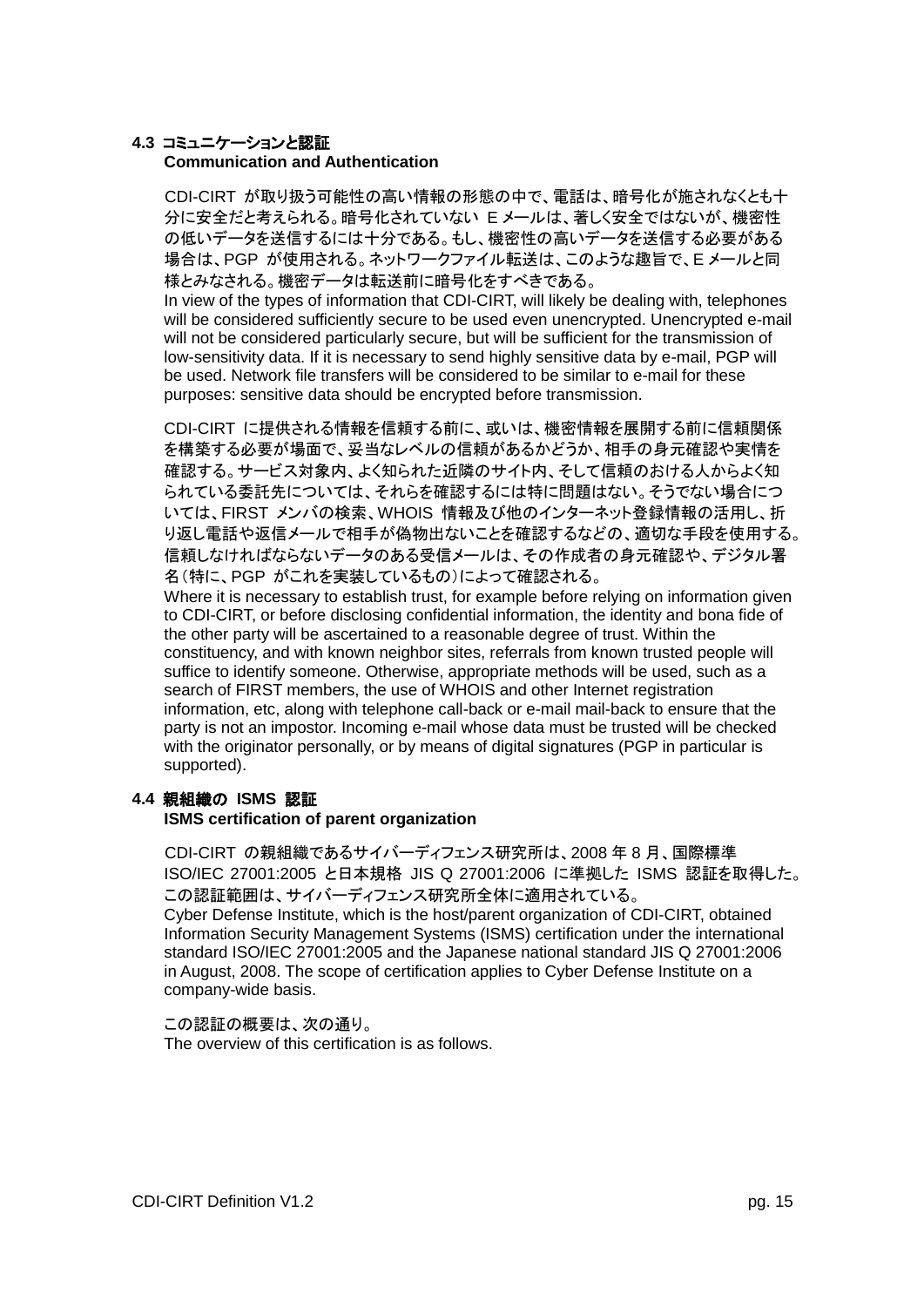| 取得した認証<br><b>Obtained Certification</b> | ISO/IEC 27001:2005, JIS Q27001:2006                                                        |
|-----------------------------------------|--------------------------------------------------------------------------------------------|
| 認証番号<br><b>Certificate Number</b>       | 700956                                                                                     |
| 登録日                                     | 2008年8月27日                                                                                 |
| Date of Registration                    | August 27th, 2008                                                                          |
| 認証機関                                    | ビューロベリタス株式会社                                                                               |
| <b>Certification Agency</b>             | Bureau Veritas Japan Co., Ltd.                                                             |
| 登録機関<br><b>Registration Agency</b>      | 財団法人 日本情報処理開発協会<br><b>JIPDEC</b> (Japan Information Processing Development<br>Corporation) |
| 認証有効期間                                  | 2011年8月26日                                                                                 |
| <b>Certificated Valid Until</b>         | August 26th, 2011                                                                          |

## 表 **2** 認証の概要

**Table 2 Overview of the Certification**

認証範囲: IT サービスおよび IT セキュリティビジネスの情報セキュリティマネジメントシス テム。クライアントから受領される、及び、サイバーディフェンス研究所によってクライアントに 提供される情報資産とみなされるものすべてを含む。

Scope of Certification: Information security management system of IT service and IT security business. This includes all identified information assets received on behalf of clients and provided for the clients by of Cyber Defense Institute.

この組織のポリシーに基づき、CDI-CIRT は、そのサービスに関する補足的なポリシーに準 じる。

Based on this organizational policy, CDI-CIRT complies some additional policy concerning CDI-CIRT's services.

<span id="page-15-0"></span>**5.** サービス

 **Services**

<span id="page-15-1"></span>**5.1** 事後対応サービス **Reactive Services**

> このサービスは、CDI-CIRT メンバやサービス対象のメンバによって認知された、発生後の インシデントに対して必要な対応措置がとられるものである。これは、短期間な取り組みであ る。

These services are offered in reaction to an occurring incident, be it detected by CDI-CIRT member or a constituency's members. They focus on short-term issues.

## <span id="page-15-2"></span>**5.1.1** 注意喚起と警報

## **Alerts and Warnings**

CDI-CIRT は、一般に言われるような発生攻撃、セキュリティ脆弱性、警告に関する情報と、 問題解決のための活動において推奨される短期間の行動方針をサービス対象に提供する。 CDI-CIRT will provide its constituency with information about ongoing attacks, security vulnerabilities, alerts in the general sense, and short-term recommended course of action for dealing with the resulting problems.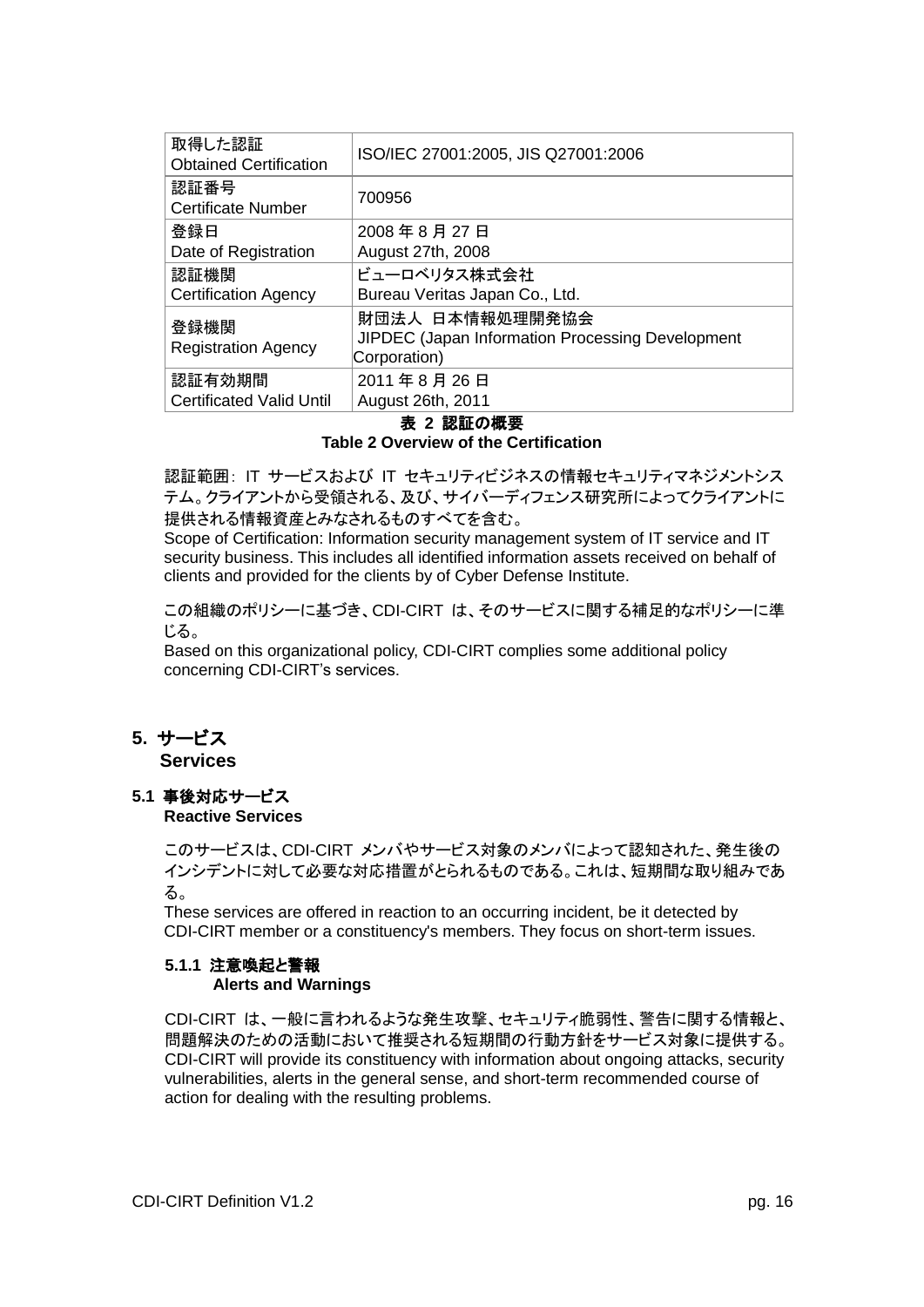## <span id="page-16-0"></span>**5.1.2** インシデントハンドリング **Incident Handling**

CDI-CIRT は、技術的かつ組織的な見地によるインシデントハンドリングで、サービス対象を 支援する。特に、次のインシデントハンドリングにおける局面を重要視して、支援或いはアド バイスを提供する。

CDI-CIRT will assist its constituency in handling the technical and organizational aspects of incidents. In particular, it will provide assistance or advice with respect to the following aspects of incident handling.

## インシデント・トリアージ **Incident Triage**

- 実際に発生したインシデントを評価する Assessing whether indeed an incident occurred.
- インシデントの影響範囲を決定する Determining the extent of the incident.

## インシデントレスポンス・サポート **Incident response support**

CDI-CIRT は、電話、E メール、Fax、或いは書面を通じて、攻撃の被害者に対して、イ ンシデントからの復旧に関する支援や相談などを実施する。これには、次のサービスが ある。

CDI-CIRT assists and guides the victim(s) of the attack in recovering from an incident via phone, email, fax, or documentation. This can involve;

- 収集されたデータの解釈について技術的解釈 technical assistance in the interpretation of data collected,
- 連絡先情報の提供

providing contact information, or

 回避策及び復旧策に関する助言の回答 relaying guidance on mitigation and recovery strategies.

このサービスには、上記で説明した直接的、オンサイトのインシデントレスポンスは含ま ない。その代わりに、CDI-CIRT は、サイトの担当者の復旧活動に役立つ情報を提供す る。

It does not involve direct, on-site incident response actions as described above. CDI-CIRT instead provides guidance remotely so site personnel can perform the recovery themselves.

## オンサイトのインシデントレスポンス

## **Incident response on site**

場合によっては、CDI-CIRT は、サービス対象に対して、インシデントからの復旧を支援 するために、有料で直接的なオンサイトの支援を提供する。電話や E メールによるイン シデントレスポンスサポートの提供だけではなく、CDI-CIRT 自ら、影響を受けたシステ ムを分析し、システムの修復や復旧を直接実施する。

In some cases, CDI-CIRT provides direct, on-site assistance to help constituents recover from an incident for a fee. The CDI-CIRT itself physically analyzes the affected systems and conducts the repair and recovery of the systems, instead of only providing incident response support by telephone or email.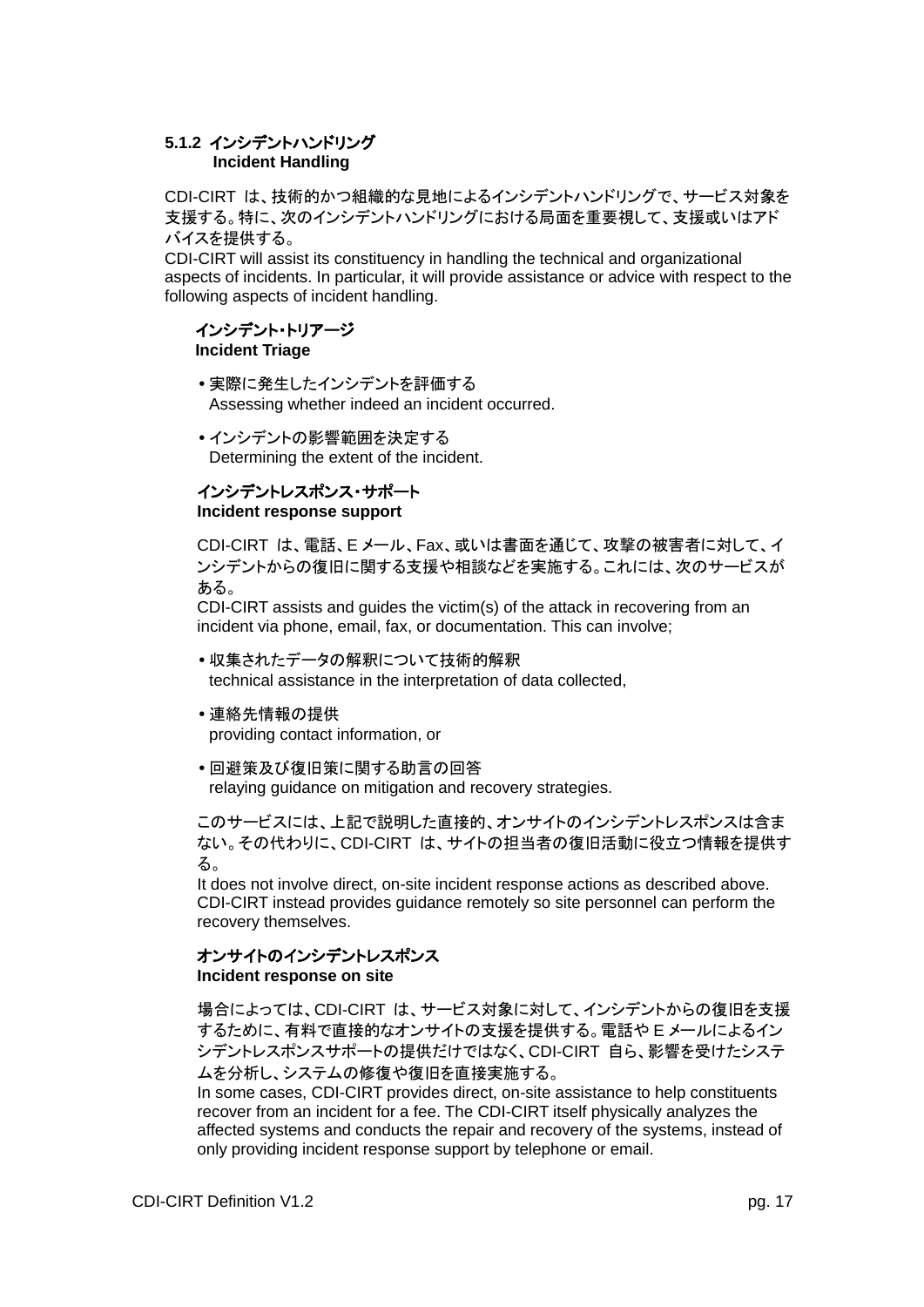## インシデントレスポンス・コーディネーション **Incident response coordination**

- 可能ならば、インシデント(脆弱性のエクスプロイト)の一次的原因の決定 If possible, determining the initial cause of the incident (vulnerability exploited);
- 関係する他のサイトとのやり取りの促進 Facilitating contact with other sites which may be involved;
- 可能ならば、適切な法執行機関(警察)とのやり取りの促進 Facilitating contact with appropriate law enforcement officials, if necessary;
- 他の CSIRT に対する報告 Making reports to other CSIRTs;
- 可能ならば、ユーザーに対するアナウンスメントの作成 Composing announcements to users, if applicable.

インシデントハンドリングプロセスの概要は、次の図の通り。 The outline of the incident handling process is the following diagram.





## <span id="page-17-0"></span>**5.1.3** アーティファクトハンドリング **Artifact Handling**

アーティファクトとは、プローブ或いは攻撃されているシステムやネットワークに巻き込まれて いる可能性のあるシステムで発見されたファイルや対象物である。アーティファクトの例として は、ウィルス、トロイの木馬、ワーム、エクスプロイトスクリプト、ルートキットがある。 An artifact is any file or object found on a system that might be involved in probing or attacking systems and networks, or that can be used to defeat security measures. Examples of artifacts are viruses, Trojan horse programs, worms, exploit scripts, rootkits, ...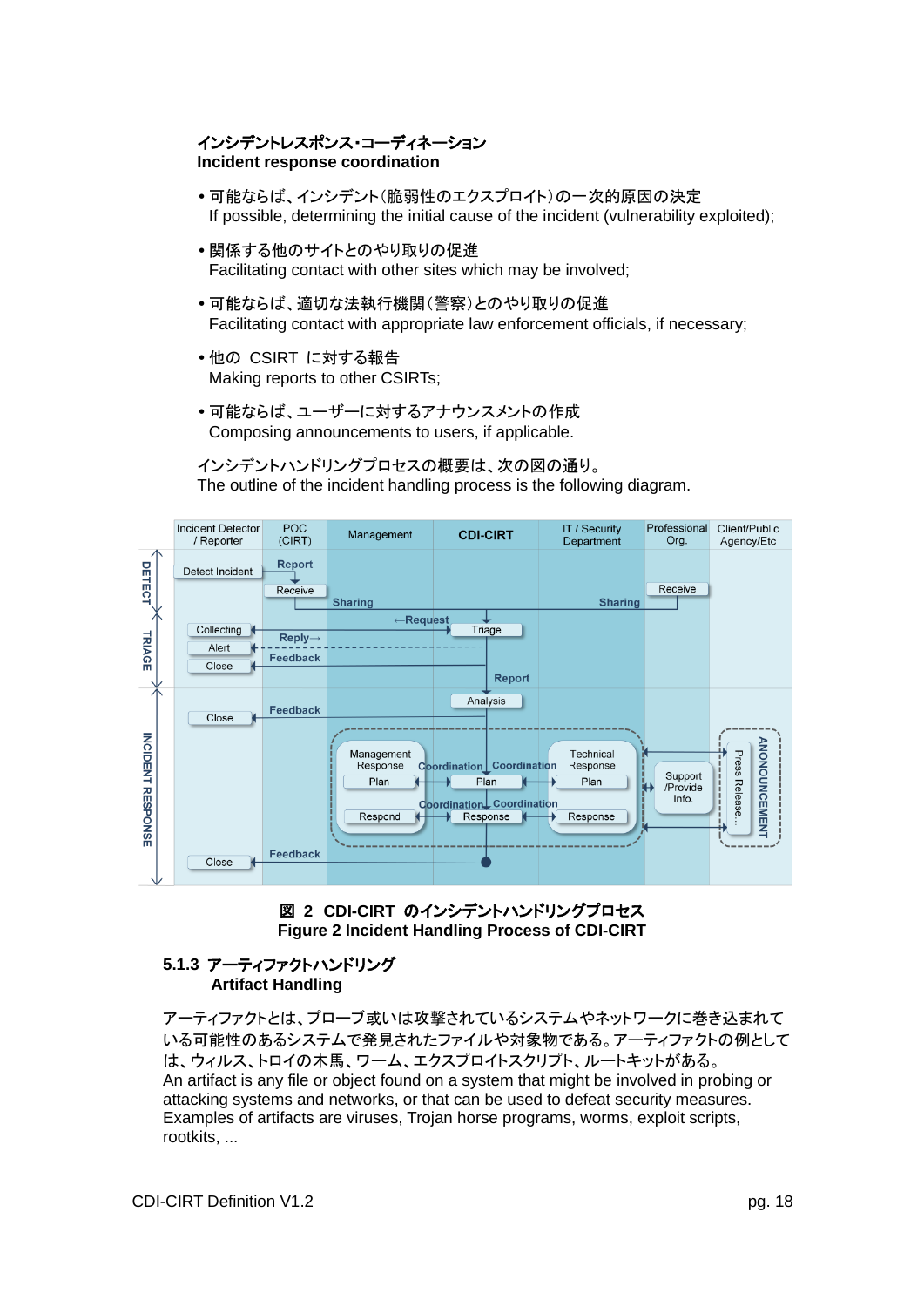## フォレンジック分析 **Forensic analysis**

CDI-CIRT は、システム上で発見されたるアーティファクトを技術的な調査及び分析を する。この分析には、次が含まれる。

CDI-CIRT performs a technical examination and analysis of any artifact found on a system. The analysis done might include;

- ファイルタイプとアーティファクトの構造の分析 identifying the file type and structure of the artifact,
- 新しいアーティファクトと、既存のアーティファクトや同じアーティファクトの他のバージョ ンとの類似点と相違点の確認

comparing a new artifact against existing artifacts or other versions of the same artifact to see similarities and differences, or

 アーティファクトの目的や機能を見出すためにリバースエンジニアリングや逆アセンブ ル

reverse engineering or disassembling code to determine the purpose and function of the artifact.

## <span id="page-18-0"></span>**5.2** 事前対応サービス

**Proactive Services**

このサービスは、インシデント発生後、その発生抑止と影響の軽減をねらいとする。これは、 中長期間な取り組みである。

These services aim to prevent incidents from happening and reduce their impact when they occur. They focus on medium- to long-term issues.

## <span id="page-18-1"></span>**5.2.1** アナウンスメント **Announcements**

- アナウンスメントは、次を含む。 Announcements include
- 侵入注意喚起 Intrusion alert;
- 脆弱性の警戒 vulnerability warnings;
- セキュリティアドバイザリ security advisories.

このアナウンスメントは、新しく発見された脆弱性や浸入ツールのような、中期から長期的な 影響を伴う新しい攻撃物について、サービス対象に対して通知をするものである。アナウンス メントは、サービス対象が、エクスプロイトの被害に合う前に、新しく発見された問題に対して、 システムやネットワークを防御させることができる。

These announcements inform constituents about new developments with medium- to long-term impact, such as newly found vulnerabilities or intruder tools. Announcements enable constituents to protect their systems and networks against newly found problems before they can be exploited.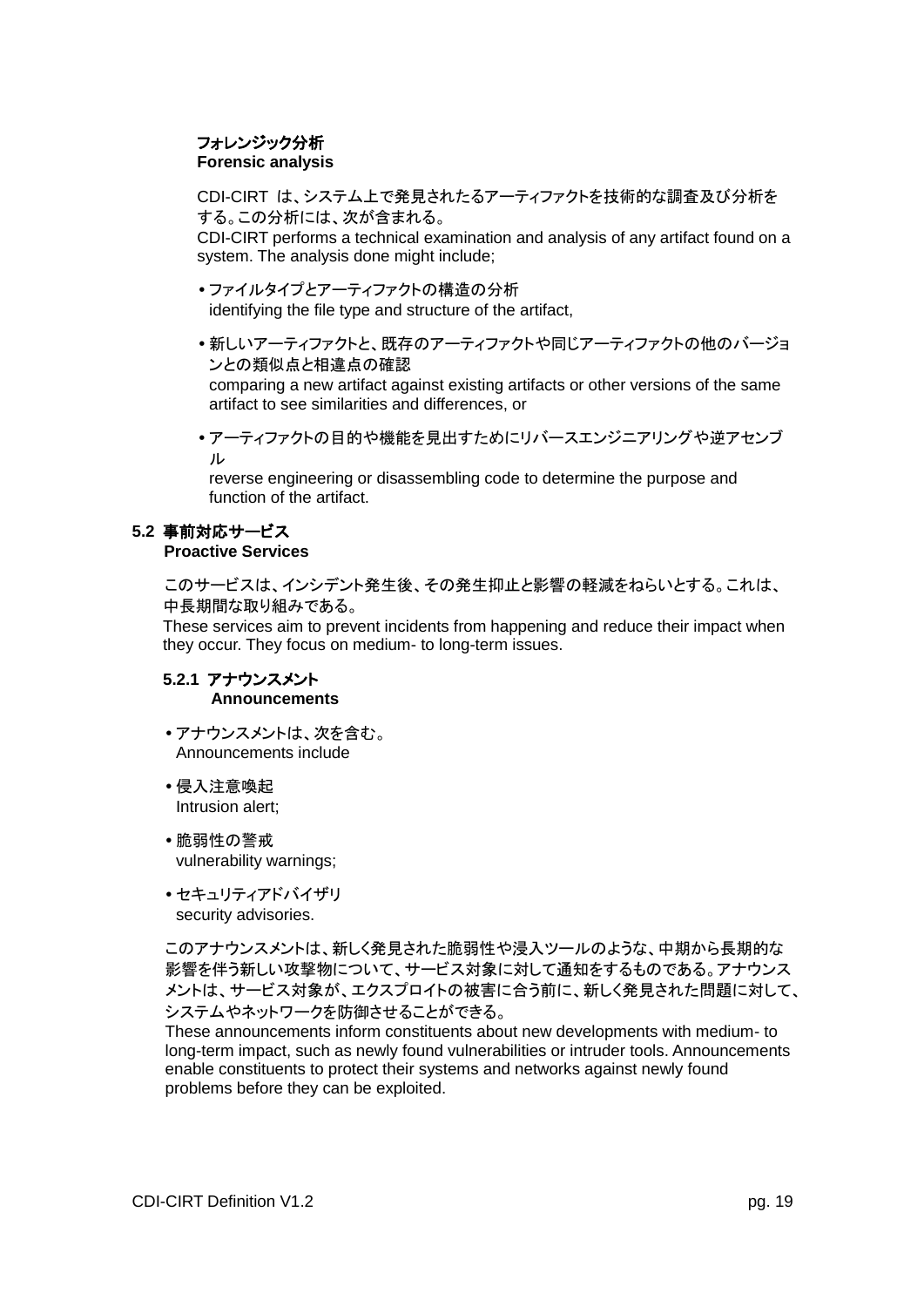## <span id="page-19-0"></span>**5.2.2** 技術監視

## **Technology Watch**

CDI-CIRT は、将来的な脅威を特定するため、新しい技術開発、不正侵入行為、及び関連 する同行を監視及び観察する。対象とするテーマは、法制度、社会或いは政治的情勢、そし て、新興テクノロジーにまで広げる。

CDI-CIRT monitors and observes new technical developments, intruder activities, and related trends to help identify future threats. Topics reviewed can be expanded to include legal and legislative rulings, social or political threats, and emerging technologies.

このサービスには、サービス対象のシステムやネットワークのセキュリティに関連する情報を 引用するような科学、テクノロジー、政治問題、そして政府関連の分野における、セキュリティ のメーリングリスト、セキュリティのウェブサイト、そして、時事ニースと学術論文が含まれる。 This service involves reading security mailing lists, security Web sites, and current news and journal articles in the fields of science, technology, politics, and government to extract information relevant to the security of the constituent systems and networks.

このサービスの成果は、中期及び長期的なセキュリティ問題に着目したアナウンスメント、ガ イドライン、或いは、提言(勧告)となるかもしれない。

The outcome of this service might be some type of announcement, guidelines, or recommendations focused at more medium- to long-term security issues.

## <span id="page-19-1"></span>**5.2.3** セキュリティ監査 **Security Assessments**

このサービスは、適用すべきその組織或いは他の業界標準によって定められた要求事項に 基づき、組織のセキュリティインフラの詳細な検査及び分析を提供する。 This service provides a detailed review and analysis of an organization's security infrastructure, based on the requirements defined by the organization or by other industry standards that apply.

## <span id="page-19-2"></span>**5.2.4** セキュリティツールの構築 **Development of Security Tools**

CDI-CIRT は、サービス対象に対して、特有のツールの設定サンプル、或いは、メール、 DNS 或いは、ウェブサーバのような広く使われるツールのセキュアな設定サンプルを提供す ることにより、セキュリティに関係するツールの設定を支援する。

CDI-CIRT helps its constituency to configure security-related tools by providing sample configuration of typical tools, or sample secure configuration of widely-used tools, like mail, DNS or web servers.

## <span id="page-19-3"></span>**5.2.5** セキュリティ関連情報の展開

## **Security-Related Information Dissemination**

このサービスは、サービス対象に対して、セキュリティ向上に役立つような、分かりやすく、か つ、見つけやすい収集情報を提供する。次のような情報が含まれる。 This service provides constituents with a comprehensive and easy-to-find collection of useful information that aids in improving security. Such information might include

- CSIRT のための報告ガイドライン及び連絡先情報 reporting guidelines and contact information for the CSIRT
- 注意喚起、警報、及び 他のアナウンスメントのアーカイブ archives of alerts, warnings, and other announcements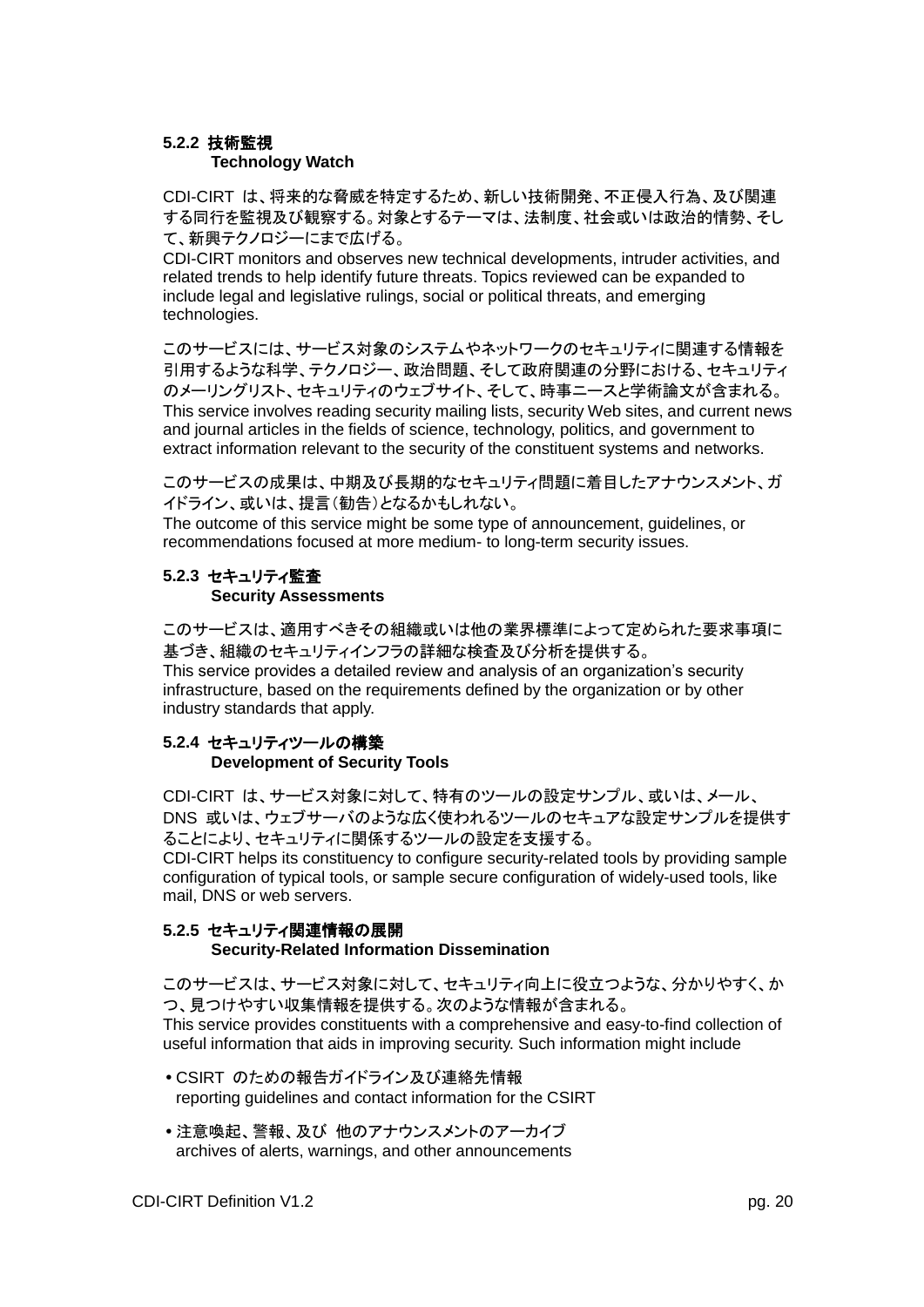- 現在のベストプラクティスに関するドキュメント documentation about current best practices
- 一般的なコンピュータセキュリティガイダンス general computer security guidance
- ポリシー、プロシージャ、及び チェックリスト policies, procedures, and checklists
- パッチ開発および流通情報 patch development and distribution information
- ベンダーのリンク情報 vendor links
- インシデント報告に関する現在の統計と動向 current statistics and trends in incident reporting
- 全体的なセキュリティ施策の向上につながる他の情報 other information that can improve overall security practices

## <span id="page-20-0"></span>**5.3** セキュリティ品質管理サービス

## **Security Quality Management Services**

このサービスは CSIRT/CERT の専門性を活用したものであり、長期的な取り組みである。 These services leverage the CSIRT/CERT's expertise and focus on long-term issues.

## <span id="page-20-1"></span>**5.3.1** リスク分析

## **Risk Analysis**

CDI-CIRT は、リスク分析やアセスメントの付加価値を提供できる。 CDI-CIRT may be able to add value to risk analysis and assessments.

## <span id="page-20-2"></span>**5.3.2** セキュリティコンサルタント **Security Consulting**

CDI-CIRT は、事業継続における最善のセキュリティ施策にんするアドバイスやガイダンスを 提供できる。

CDI-CIRT can provide advice and guidance on the best security practices to implement for constituents' business operations.

## <span id="page-20-3"></span>**5.3.3** 啓発向上

## **Awareness Building**

CDI-CIRT は、ベストプラクティスの説明と事前注意に関するアドバイスを提供するために、 必要と考えられる、記事、ニュースレター、及び、あらゆる情報源を通じて、サービス対象全 体に対して、セキュリティ啓発を向上することを狙う。CDI-CIRT は、サービス対象者に最新 の情報を提供するために、ミーティングやセミナーを開催することがある。

CDI-CIRT will aim to increase security awareness among its constituents population through articles, newsletters, and any information source deemed necessary, in order to explain security best practices and provide advice on precautions to take. CDI-CIRT can also schedule meetings and seminars to keep constituents up to date.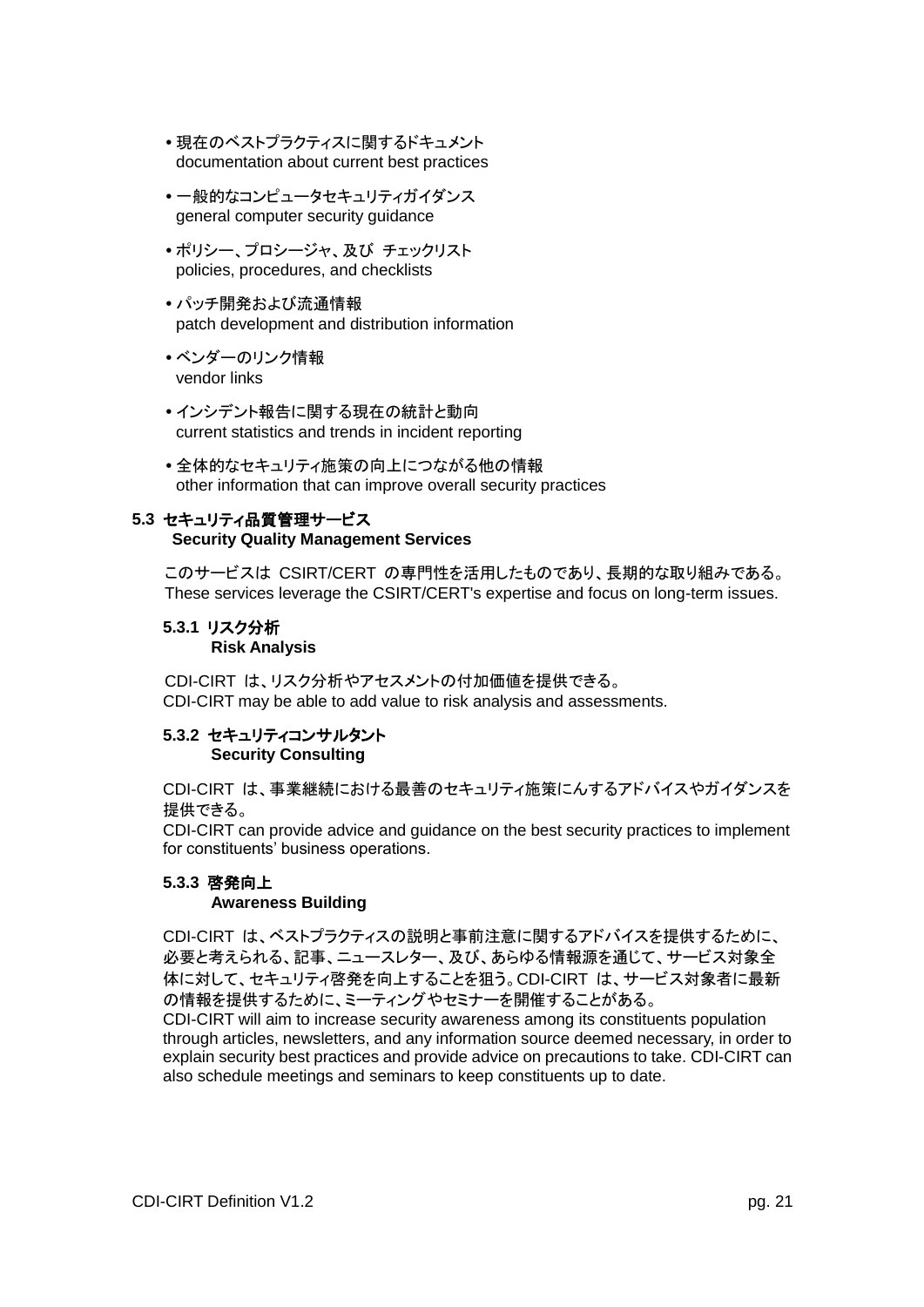## <span id="page-21-0"></span>**5.3.4** トレーニング

## **Training**

CDI-CIRT は、ワークショップ、トレーニングコース、或いは、チュートリアルのようなセミナー を通じて、コンピュータセキュリティ問題に関する情報を提供する。

CDI-CIRT will provide information about computer security issues through seminars; workshops, courses, or tutorials.

#### <span id="page-21-1"></span>**5.3.5** 製品評価或いは認証 **Product Evaluation or Certification**

CDI-CIRT は、プロダクトのセキュリティと、CDI-CIRT 或いは 組織的なセキュリティ施策に 対する適合性を確認するために、ツール、アプリケーション、或いは その他のサービスにお けるプロダクト検証を実施する場合がある。

CDI-CIRT may conduct product evaluations on tools, applications, or other services to ensure the security of the products and their conformance to acceptable CDI-CIRT or organizational security practices.

## <span id="page-21-2"></span>**6.** インシデント報告フォーム  **Incident reporting form**

可能な限り、インシデント報告フォームを使用してください。この文書の電子版は、CDI-CIRT のウェブサイト上にある。

As far as possible, please use the following Incident Reporting Form. An electronic version of the document can be found on CDI-CIRT's web site.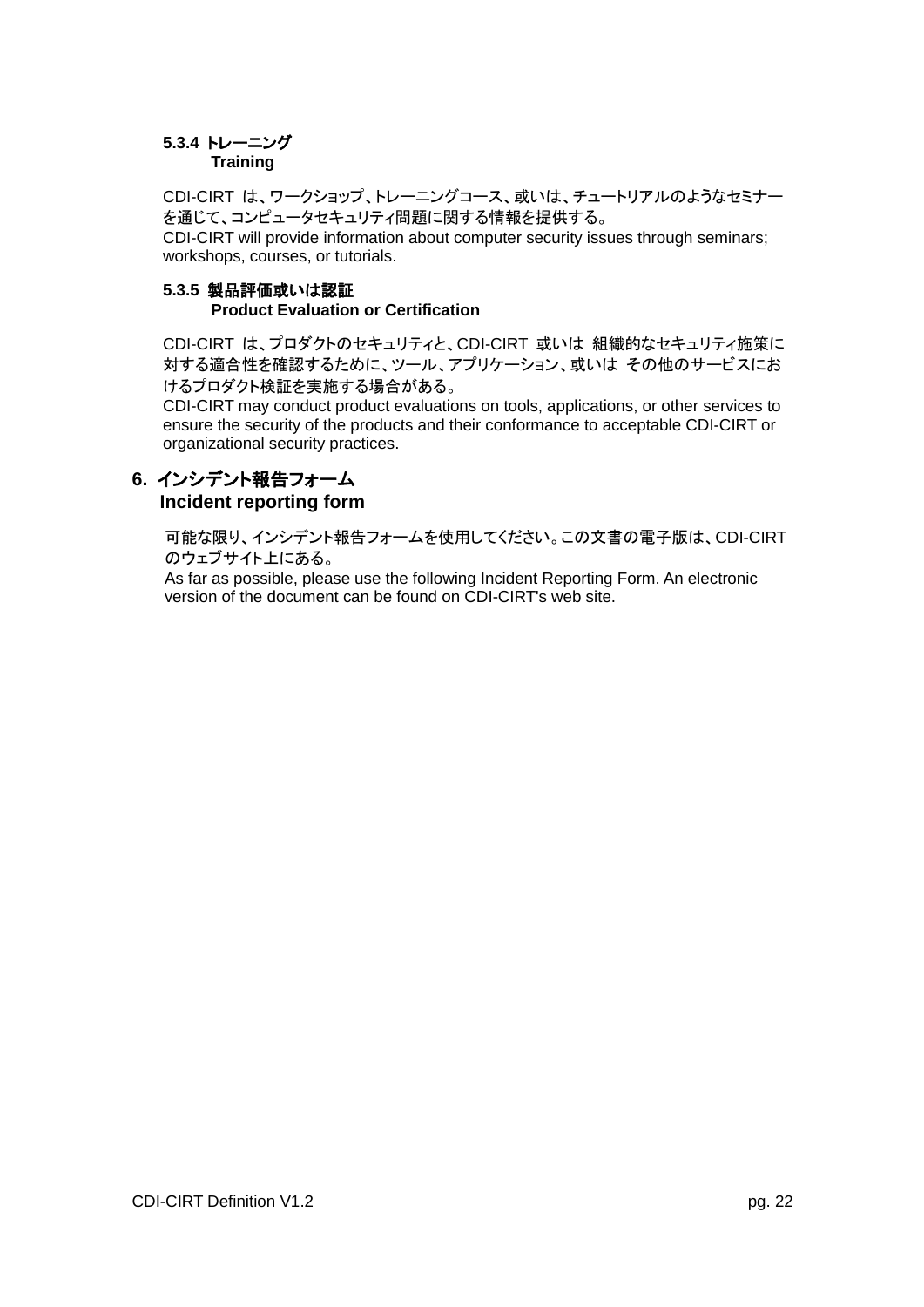-----BEGIN PGP SIGNED MESSAGE----- Hash: SHA256 バージョン 1.2 version 1.2 2009 年 3 月 March 2009 CDI-CIRT インシデント報告フォーム CDI-CIRT Incident Reporting Form このフォームは、インシデント情報収集を容易にするように作成されま した。もし、インシデントに巻き込まれたと思いました、可能な限り、 以下のフォームをすべて埋めて、次のアドレスに送信してください。 The following form has been developed to ease gathering incident information. If you believe you have been involved in an incident, please complete - as much as possible - the following form, and send it to: cirt@cyberdefense.jp もし、メールを送信することができない場合は、次の番号に FAX してく ださい。 If you are unable to send email, please fax it to: +81-3-5209-4338 このフォームは、CERT/CC のインシデント報告フォーム バージョン 5.2 に準じています This form is an adaptation of CERT/CC's incident reporting form, version 5.2. 報告者の連絡先及び組織情報について Your contact and organizational information 1. 名前 name........................ 2. 組織名 organization name.........: 3. 事業分野の種別(銀行、教育、電力、自治体など) sector type (such as banking, education, energy or public safety)...........: 4. E メールアドレス email address..............: 5. 電話番号 telephone number..........: 6. その他 other.....................: 影響を受けたシステム(別々のホストに対する重複情報も可) Affected Machine(s) (duplicate for each host) 7. ホスト名と IP アドレス hostname and IP...........: 8. タイムゾーン timezone..................: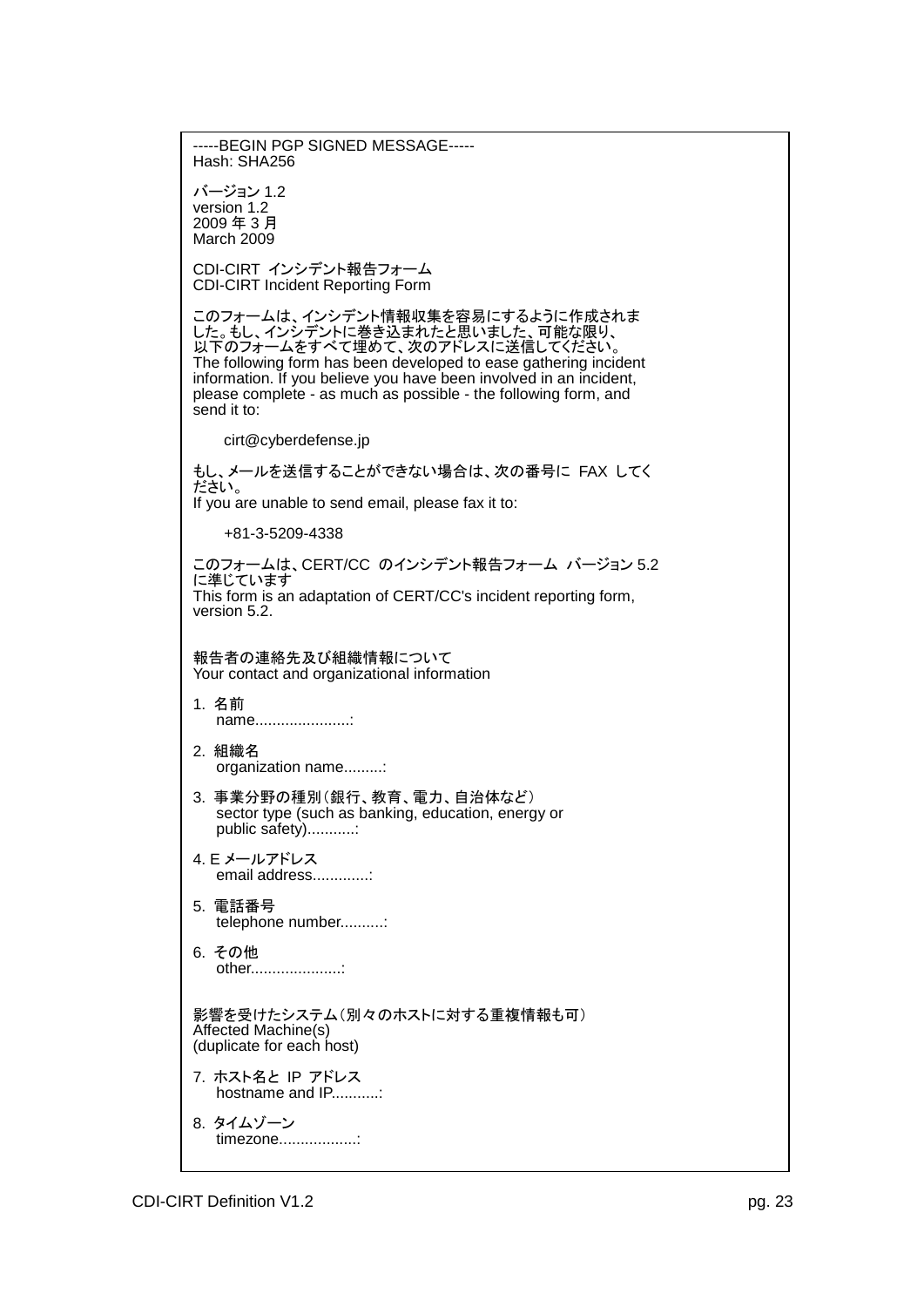| 9. ホストの目的或いは役割(出来るだけ詳細にお願いします)<br>purpose or function of the host (please be as specific<br>as possible):        |
|------------------------------------------------------------------------------------------------------------------|
| 攻撃元(別々のホストに対する重複情報も可)<br>Source(s) of the Attack<br>(duplicate for each host)                                    |
| 10. ホスト名と IP アドレス<br>hostname or IP                                                                              |
| 11. タイムゾーン<br>timezone:                                                                                          |
| 12. やり取りはありますか?<br>been in contact?:                                                                             |
| インシデントについて(複数インシデントの重複情報も可)<br>Description of the incident (duplicate in case of multiple incidents)             |
| 13. 発生日時<br>dates                                                                                                |
| 14. 攻撃手段<br>methods of intrusion:                                                                                |
| 15. 関与しているツール<br>Tools involved:                                                                                 |
| 16. ソフトウェアのバージョン<br>Software versions                                                                            |
|                                                                                                                  |
| 17. 浸入ツールの活動<br>Intruder tool output                                                                             |
|                                                                                                                  |
| 18. 悪用された脆弱性<br>Vulnerabilities exploited                                                                        |
|                                                                                                                  |
| 19. その他の関連情報<br>Other relevant information                                                                       |
|                                                                                                                  |
| ----- BEGIN PGP SIGNATURE-----<br>Version: GnuPG v1.4.9 (MingW32)                                                |
| iEYEAREIAAYFAknLl8cACgkQRv/zfla57bxGxACfeuxEJ5juZ09OLDNwRo0zZ7XH<br>60wAn2JVKhu2M0ceqAJHQ6d6NZIsrfBY<br>$=$ JALJ |
| -----END PGP SIGNATURE-----                                                                                      |